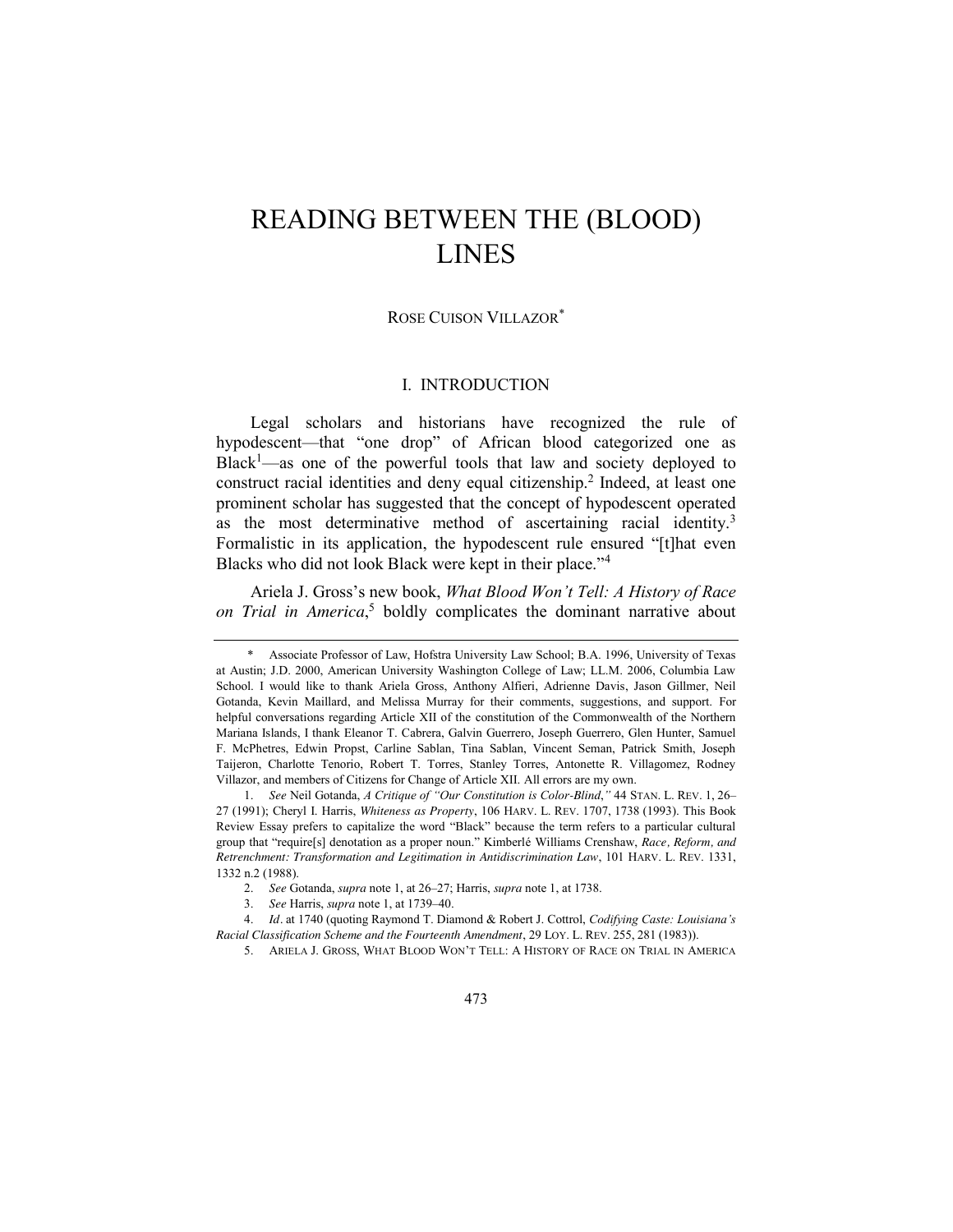hypodescent rules in legal scholarship. On the one hand, *What Blood Won't Tell* argues that the legal and social construction of race was far more complex, flexible, and subject to manipulation than the scholarship regarding the rules about blood distinctions has suggested.<sup>6</sup> Using racial identity trials and local records as sites for examining the legal production of race, *What Blood Won't Tell* exposes the various methods that local citizens deployed to define race. "Common sense,"7 "race performance,"8 and "race by association"<sup>9</sup> were among the informal and subjective factors that ignored the formalism of blood rules in the prescription of racial identity. Thus, contrary to the general view that blood always determined race, What Blood Won't Tell illustrates how people were "raced" despite their blood—leading Gross to boldly state that "we have made too much of the 'hypodescent' rule." $10$ 

On the other hand, *What Blood Won't Tell* highlights circumstances, both historically and in recent memory, of the ways in which blood distinctions did play a crucial role in shaping the identity of people of color, including indigenous peoples. Blood quantum requirements facilitated not only the racial subordination of indigenous peoples, but also contributed to the colonization of their lands. As chapters 5 and 6 reveal, the federal government imposed blood quantum rules in the late 1880s and 1920s on American Indian tribes and native  $Hawaiians<sup>11</sup>$  as part of a policy of replacing these indigenous peoples' land ownership systems with the Western system of private property ownership.<sup>12</sup> The use of blood quantum requirements led to the rejection of indigenous peoples' sovereignty restricting their ability to acquire and alienate property<sup>13</sup> and facilitating significant transfers of indigenous-owned lands to nonindigenous populations.14

Importantly, *What Blood Won't Tell* also examines how blood quantum rules relate to contemporary efforts to reassert indigenous peoples' sovereignty and claims to lands. As *What Blood Won't Tell*

<sup>(2008).</sup>

<sup>6.</sup> *See id.* at 297–98.

<sup>7.</sup> *See id.* at 16–47 (chapter 1).

<sup>8.</sup> *See id.* at 48–72 (chapter 2).

<sup>9.</sup> *See id.* at 73–110 (chapter 3).

<sup>10.</sup> *Id.* at 297.

<sup>11.</sup> It should be noted that other parts of the book also examine the racialization of indigenous peoples through blood quantum laws and other means. *See, e.g.*, *id.* at 43, 69, 101, 124, 136.

<sup>12.</sup> *See id.* at 153–68 (examining the American Indian allotment program); *id.* at 182–202 (discussing the native Hawaiian allotment process).

<sup>13.</sup> *See id.* at 153–68, 182–202.

<sup>14.</sup> *See id.*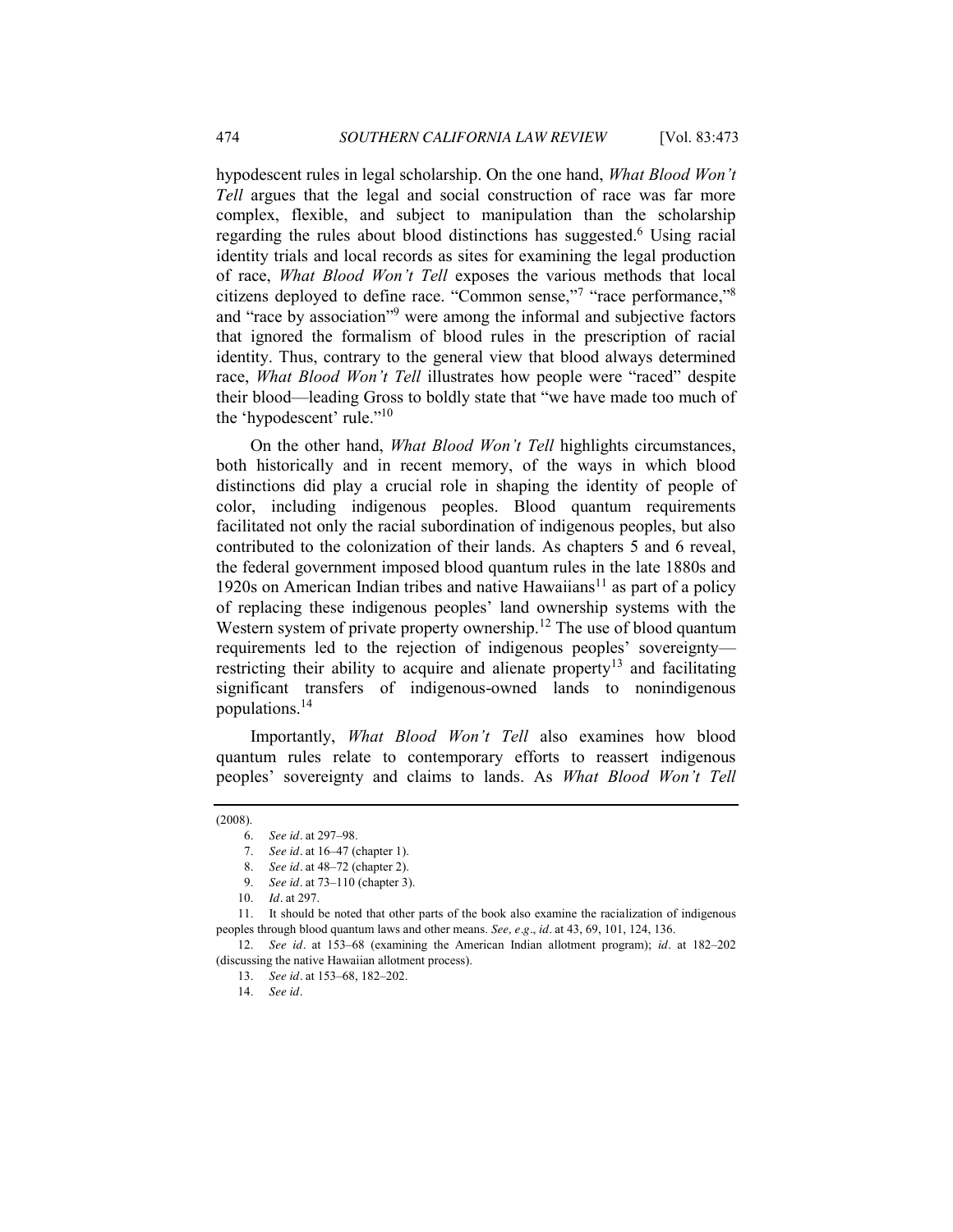explains, some of these efforts are controversial and have incited intense criticism. The Seminole and Cherokee nations, for example, have implemented blood quantum requirements to not only determine membership, but also to expel Black Indian freedmen from tribal membership.<sup>15</sup> Ironically, the means by which indigenous peoples became racially subordinated—blood quantum—has become a method of expressing sovereignty. These historical and contemporary discussions of the link between blood rules, racism, and sovereignty illuminate a marginalized perspective of the legal and social construction of race in the United States. Further, they offer an opportunity to revisit the use of blood quantum rules within indigenous communities as methods of expressing sovereignty and the right to self-determination.

This Review highlights the important contributions of *What Blood Won't Tell* to our understanding of the racial experience of indigenous peoples and the contemporary methods used to remedy the present-day effects of indigenous peoples' colonial experience. *What Blood Won't Tell*  advances a robust account of the racialization of people of color through rules about blood differences in three distinct ways. First, it places the colonial experience of indigenous peoples within the larger historical contexts of racial subordination and efforts to promote White domination and privilege. Second, it underscores the federal government's ongoing responsibility to counteract the long-lasting effects of its past misdeeds by addressing indigenous peoples' unresolved claims to lands that have been stolen from them. Third, it allows us to take a careful look at the relationship between blood quantum rules and the right of indigenous peoples to exercise self-determination. Taken together, these three perspectives reveal the immense challenges inherent to remedying the longterm effects of the racialization and colonization of indigenous peoples. Most importantly, they point to the need to reexamine the role of law in promoting indigenous peoples' right of self-determination and consider what limits, if any, may be placed on the exercise of this vital right.

This Review proceeds in three parts. Part II contextualizes the arguments presented here by considering the relationship between blood quantum and racial discrimination. The perceived inferiority of indigenous blood and superiority of White blood was implicit in the federal

<sup>15.</sup> *See id.* at 169–77 (discussing the exclusion of Black Indian freedmen from the Seminole and Cherokee nations). *See also* S. E. Ruckman, *Freedman Discussed at Federal Bar Association Meeting*, INDIAN COUNTRY TODAY, Sept. 27, 2009, http://www.indiancountrytoday.com/archive/61480202.html (reporting a panel presentation that discussed the exclusion of freedmen descendents from the Cherokee Nation).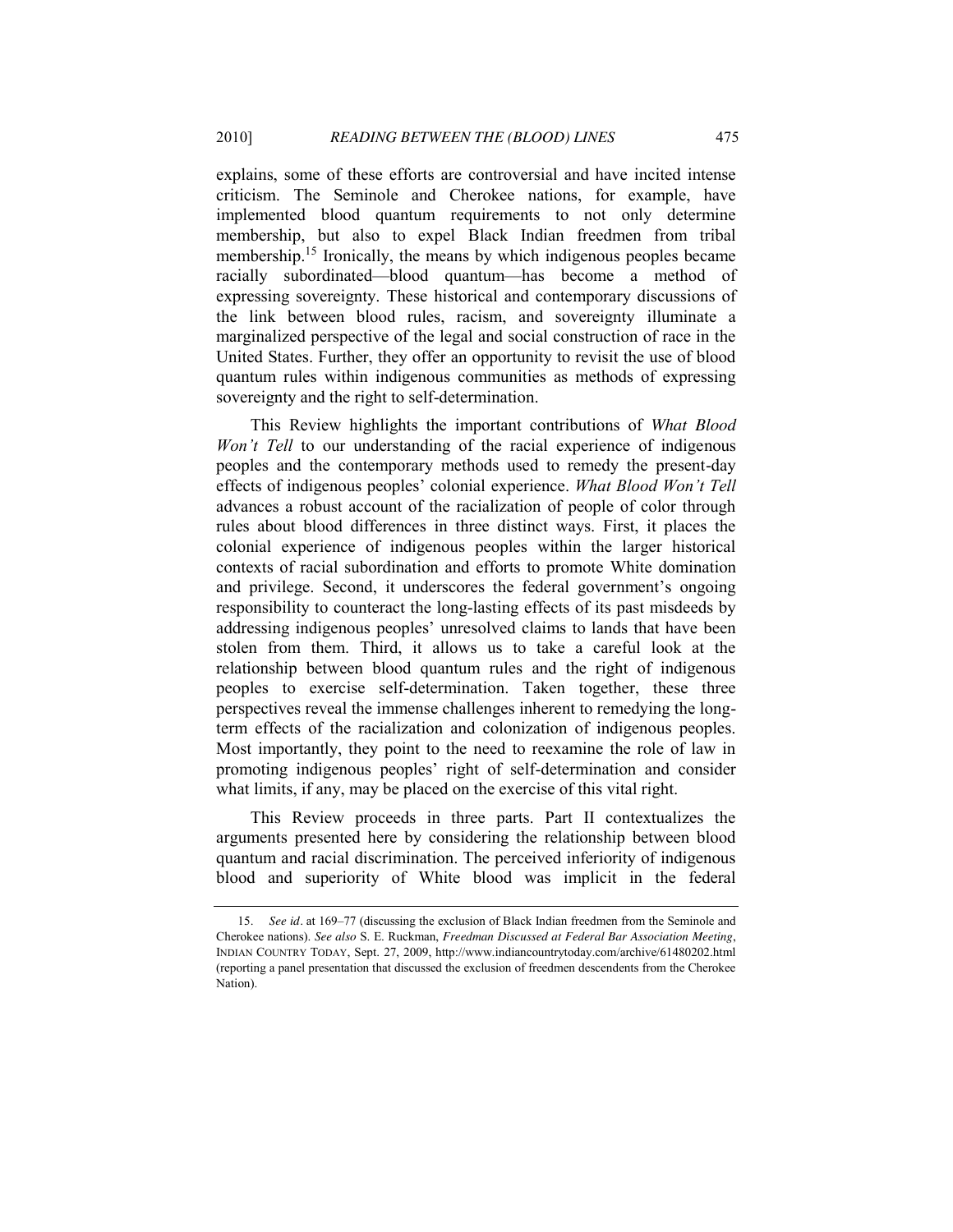government's implementation of blood quantum requirements when allotting lands to individual members of American Indian tribes and native Hawaiians. This history of racial hierarchy and denial of equal citizenship provides an important context for evaluating the historical and contemporary use of blood quantum today.

Part III focuses on *What Blood Won't Tell*'s examination of the role that blood quantum played in the racial subordination of indigenous peoples and the loss of their lands. In narrating this history, *What Blood Won't Tell* emphasizes how blood quantum rules led to property being transferred from indigenous peoples to White citizens.<sup>16</sup> By telling their timely story, *What Blood Won't Tell* points to the need to address indigenous peoples' ongoing demands for sovereignty and property that they lost. Indeed, the recent Supreme Court opinion in *Hawaii v. Office of Hawaiian Affairs*, <sup>17</sup> which rejected native Hawaiians' contentions that they retained ownership of lands that were taken during the overthrow of their monarchy,<sup>18</sup> further emphasizes the continuing painful story of the loss of nationhood and property that require immediate attention.

Although this Review applauds *What Blood Won't Tell*'s significant contributions to our understanding of race and indigeneity, Part IV contends that the book's stance against the contemporary uses of blood quantum rules within indigenous communities demands critical evaluation. *What Blood Won't Tell* has a negative view—rightly so—of the use of blood quantum as a method of expressing sovereignty and selfdetermination.<sup>19</sup> The overt exclusion of Black Indian freedmen from the Cherokee and Seminole nations illustrates why law and society should be concerned by, if not hostile to, blood quantum restrictions. As this part illustrates, however, not all indigenous groups use blood quantum rules in a racially discriminatory manner. An example of such a benign use of blood quantum may be found in the Commonwealth of the Northern Mariana Islands ("CNMI"), a U.S. territory. The CNMI restricts ownership of land to "persons of Northern Marianas descent," which it defines, in part, as persons who are at least "one-quarter Northern Marianas Chamorro or Northern Marianas Carolinian blood."<sup>20</sup> As this part argues, the text and

<span id="page-3-0"></span><sup>16.</sup> *See* GROSS, *supra* note [5,](#page-0-1) at 153–68, 182–202.

<sup>17.</sup> Hawaii v. Office of Hawaiian Affairs, 129 S. Ct. 1436 (2009).

<sup>18.</sup> *See id.* at 1445–46.

<sup>19.</sup> *See* GROSS, *supra* note [5,](#page-0-1) at 210.

<sup>20.</sup> N. MAR. I. CONST. art. XII, § 4, *available at* http://cnmilaw.org/constitution\_article12.htm. I have previously examined Article XII of the CNMI constitution, but in a different context. *See* Rose Cuison Villazor, *Blood Quantum Land Laws and the Race Versus Political Identity Dilemma*, 96 CAL. L. REV. 801 (2008) (contending that blood quantum land laws in the U.S. territories promote the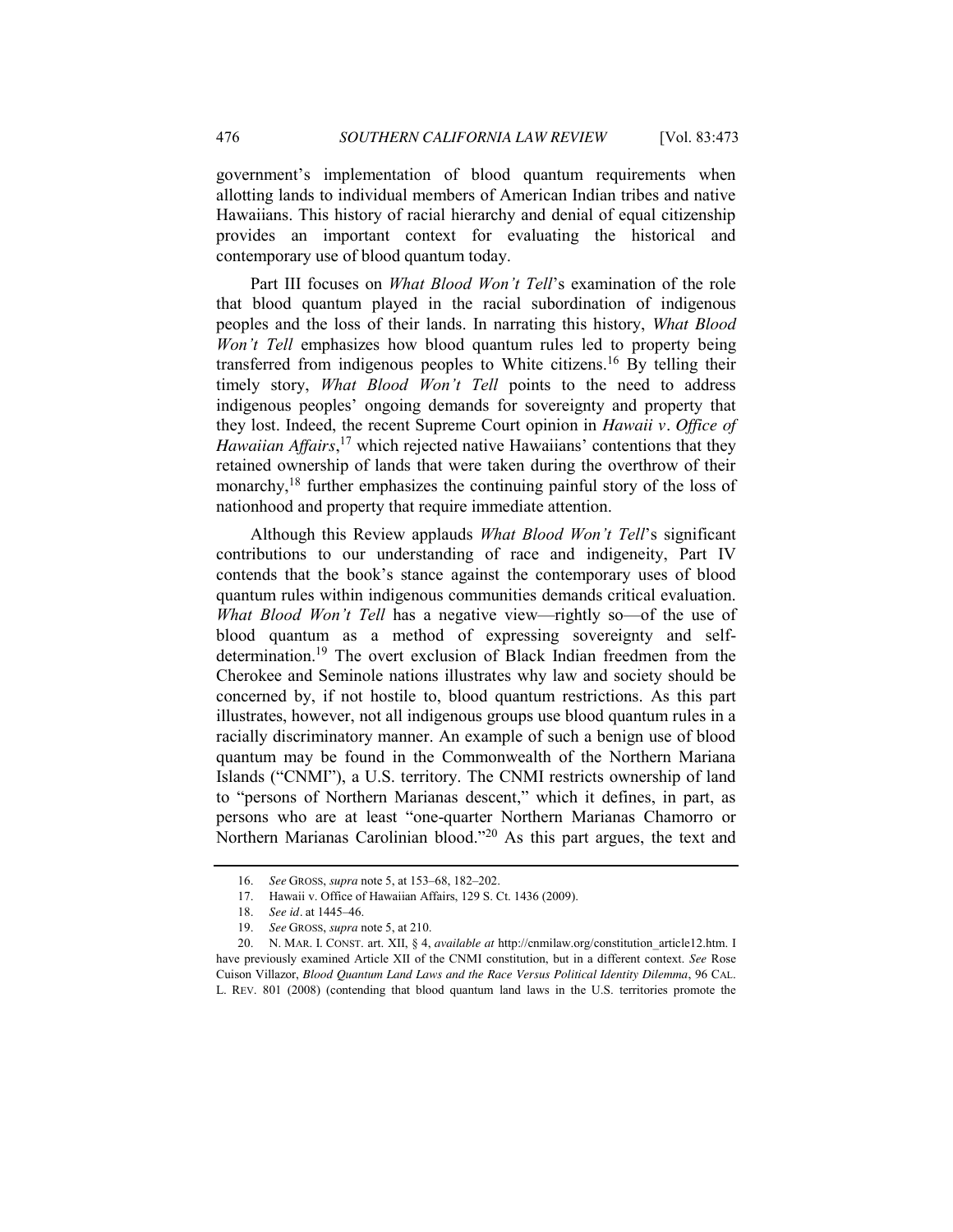legislative history of Article XII of the CNMI constitution, as well as the most recent CNMI Supreme Court opinion interpreting it, $^{21}$  demonstrate that Article XII privileges indigenous peoples without discriminating on the basis of race. Article XII's political, nonracial nature offers an alternative perspective on blood quantum rules, thus tempering *What Blood Won't Tell*'s suspicions toward blood quantum.

#### II. BLOOD QUANTUM LAWS AND WHITE PRIVILEGE

*What Blood Won't Tell* explains that through the equation of "blood" with race, both hypodescent and blood quantum rules assigned and reinforced inferior racial identities on various groups. Hypodescent and blood quantum rules differed, however, in their methodological approach. The "one drop" hypodescent concept held that any trace of African blood rendered one Black, $22$  whereas the blood quantum rules categorized American Indians to a particular "race"—Black, White, or Indian—based on the racial *percentage* of their blood.23 That is, the higher the fractionated blood of a particular "race," the greater the likelihood of being assigned that specific racial identity.

Despite their operational differences, blood quantum rules and the "one-drop" rule functioned essentially in the same way. Both rules supported and reified the superiority of "White blood."<sup>24</sup> As Neil Gotanda commented almost twenty years ago, the rule of "hypodescent impose[d] racial subordination through its implied validation of white racial purity.<sup> $25$ </sup> Similarly, blood quantum rules promoted White racial domination by assigning an inferior status to the blood of indigenous peoples and denying them equal citizenship. $2<sup>6</sup>$ 

In *Jeffries v. Ankeny*, for example, the court held that the plaintiff, a person who was three-fourths White and one-fourth Indian, was wrongly denied the right of suffrage.<sup>27</sup> The court reasoned that those who were "nearer white than black, or of the grade between mulattoes and the whites, were entitled to enjoy every political and social privilege of the white

territorial peoples' right to self-determination). This Review expands on this earlier work by arguing that Article XII does not discriminate on the basis of race.

<sup>21.</sup> *In re* Estate of Tudela, 2009 MP 9, *available at* http://www.cnmilaw.org/pdf/supreme\_court/ 2009-MP-09.pdf.

<sup>22.</sup> *See* Harris, *supra* not[e 1,](#page-0-0) at 1739–40.

<sup>23.</sup> *See* GROSS, *supra* not[e 5,](#page-0-1) at 10–14.

<sup>24.</sup> *Id.* at 100.

<sup>25.</sup> Gotanda, *supra* not[e 1,](#page-0-0) at 26.

<sup>26.</sup> *See* GROSS, *supra* not[e 5,](#page-0-1) at 10–14.

<sup>27.</sup> *See* Jeffries v. Ankeny, 11 Ohio 372, 375 (1842).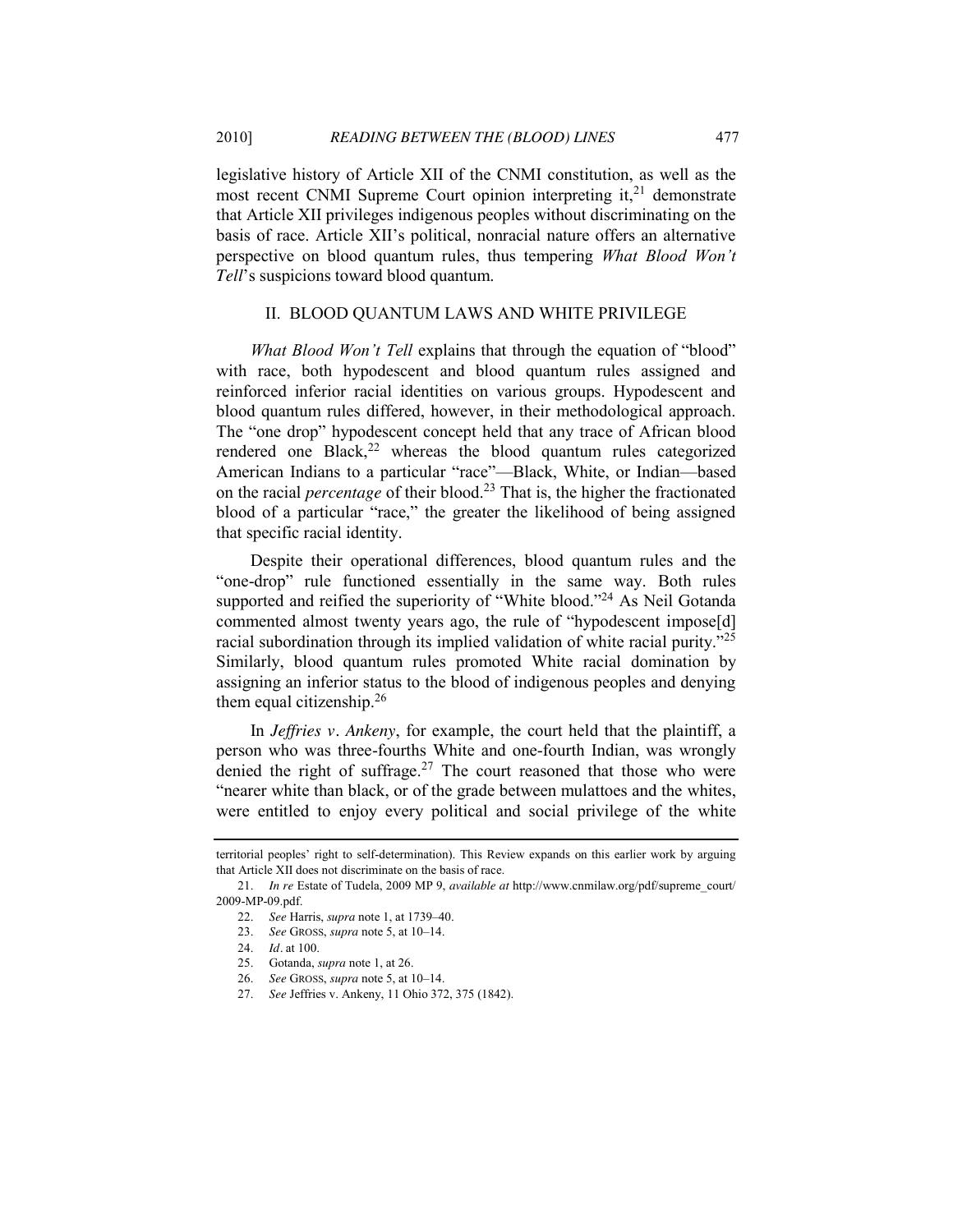citizen."<sup>28</sup> As a person with three-fourths White blood, the plaintiff was more White than Indian and thus entitled to the privileges of whiteness, including full membership in the U.S. polity. This holding not only elevated him to the more superior White race, but also simultaneously reaffirmed the status of American Indians and African Americans as inferior racial groups.

The relationship between fractionated indigenous blood and formal citizenship became particularly evident in the naturalization context. Prior to 1924, when Congress conferred U.S. citizenship by statute to American Indian members, $29$  the right to naturalize was available to only white persons and those of African ancestry.<sup>30</sup> A number of individuals applied for naturalization on grounds that they were White,  $31$  including a Canadian Indian whose father was White. $32$  The concept of fractionated blood figured prominently in these cases. Indeed, in *In re Camille*, the court took the "nearer white than black" concept literally when it rejected an Indian's claim to Whiteness because he was only 50 percent White.<sup>33</sup> Thus, the court held that a part-Indian noncitizen applying for naturalization must possess *more* than 50 percent White blood in order to be considered White and obtain citizenship.<sup>34</sup>

In a rare case when a noncitizen invoked Blackness to claim U.S. citizenship, $35$  an Indian from British Columbia unsuccessfully argued for the right to naturalize based on his part-African ancestry. Specifically, in *In re Cruz*, the court concluded that an Indian with one-quarter African ancestry was not Black and thus not entitled to citizenship.<sup>36</sup> The court

<sup>28.</sup> *Id.*

<sup>29.</sup> Indian Citizenship Act of 1924, Pub. L. No. 68-175, 43 Stat. 253. The Supreme Court had previously ruled that American Indians are not citizens under the Fourteenth Amendment Citizenship Clause if they are born on tribal land. *See* Elk v. Wilkins, 112 U.S. 94, 101–02 (1884).

<sup>30.</sup> Naturalization Act of 1870, ch. 254, § 7, 16 Stat. 254, 256.

<sup>31.</sup> *See* GROSS, *supra* not[e 5,](#page-0-1) at 211–93 (chapters 7 and 8) (discussing petitions for naturalization from, among others, Asian immigrants and Mexican Americans).

<sup>32.</sup> *See In re* Camille, 6 F. 256, 256–57 (D. Or. 1880).

<sup>33.</sup> *Id.* at 258–59.

<sup>34.</sup> *See id.*

<sup>35.</sup> *Cf., e.g.*, United States v. Thind, 261 U.S. 204, 207 (1923) (presenting the claim of a South Asian Indian who contended that he was White and thus eligible for citizenship); Ozawa v. United States, 260 U.S. 178, 192 (1922) (presenting the claim of a Japanese noncitizen who argued he was White and thus eligible for citizenship); GROSS, *supra* note [5,](#page-0-1) at 211–93 (discussing attempts made by noncitizens to obtain citizenships by making claims to Whiteness); IAN HANEY LÓPEZ, WHITE BY LAW: THE LEGAL CONSTRUCTION OF RACE 56–77 (2006) (analyzing the *Thind* and *Ozawa* cases); Devon W. Carbado, *Yellow by Law*, 97 CAL. L. REV. 633, 686–91 (2009) (offering critical analysis of the *Thind* and *Ozawa* cases).

<sup>36.</sup> *See In re* Cruz, 23 F. Supp. 774, 775 (E.D.N.Y. 1938).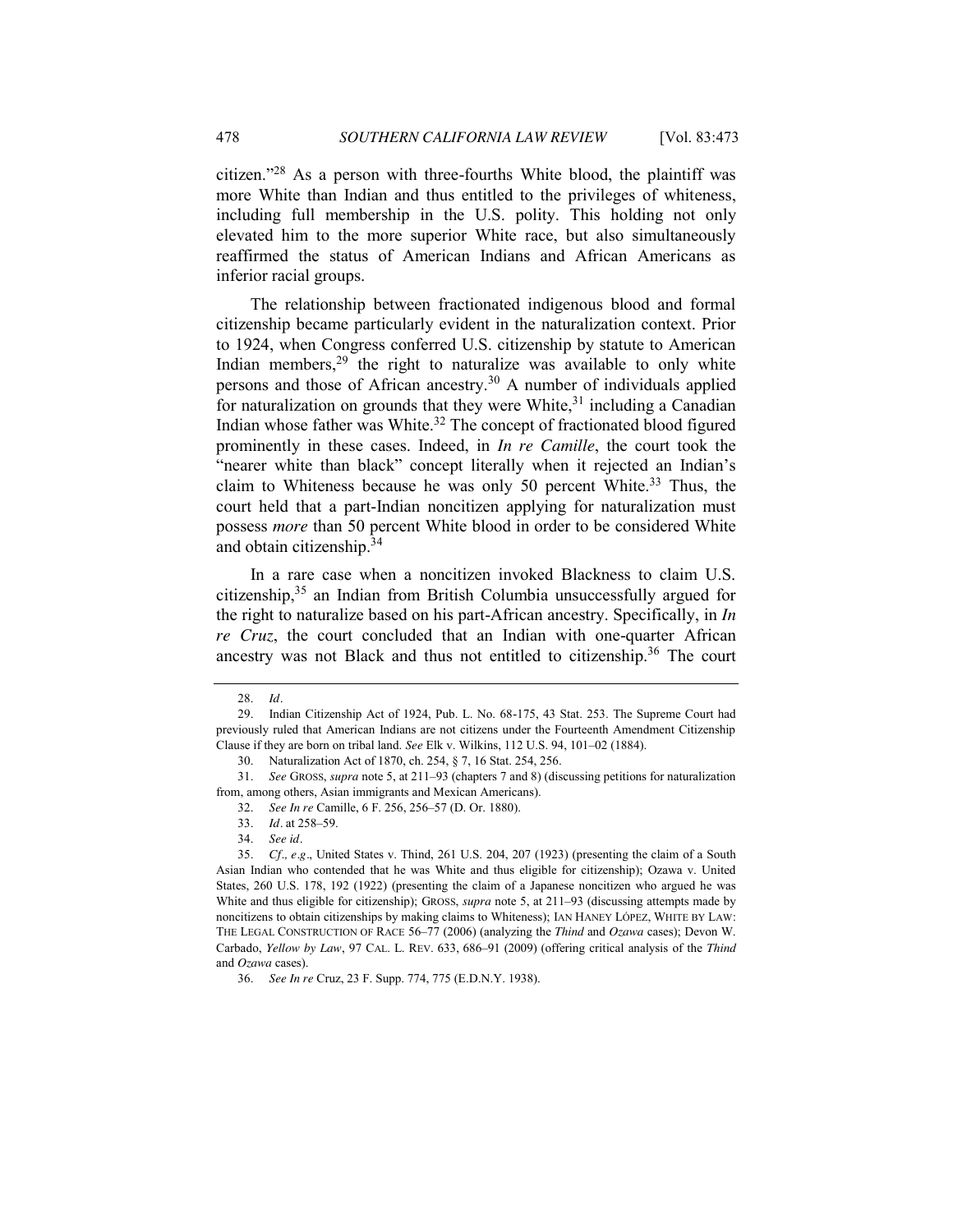explained that "for a petitioner to qualify under the [citizenship] statute, his African descent must be shown to be at least an affirmative quantity, and not a neutral thing as is the case of the half blood, or a negative one as in the case of the one-quarter blood."<sup>37</sup> As in *Camille*, being a fraction of an eligible race—White or Black—was inadequate. One needed to establish a closer proximity to either Whiteness or Blackness in order to gain citizenship.

In sum, these cases demonstrate the clear connection between the implementation of blood distinctions and the prescription of an inferior racial identity. As stressed throughout this Review, understanding the legacy of this history is critical for examining not only the unique impact of blood quantum rules on indigenous peoples' land rights, but also for contemporary efforts to address these ongoing land claims.

## III. BLOOD QUANTUM, RACE, AND LOSS OF INDIGENOUS PEOPLES' LANDS

you're standing in the blood quantum line with a pitcher in your hand poured from your heart into your veins you said I am i am i am now measure me measure me tell me where I stand allocate my very soul like you have my land —Indigo Girls ―Blood Quantum,‖ on *Honor: A Benefit for the Honor of the Earth*

The foregoing lyrics to the Indigo Girls' song, *Blood Quantum*, reflect a theme that *What Blood Won't Tell* makes clear—that, for many, blood quantum rules equated with the involuntary assignment of identity and the loss of indigenous peoples' lands.<sup>38</sup> As *What Blood Won't Tell* reveals, the loss of indigenous property occurred in large part because of the deployment of blood quantum rules. Specifically, the federal government

<sup>37.</sup> *Id.* at 775.

<sup>38.</sup> *See* GROSS, *supra* note [5,](#page-0-1) at 140–210 (chapters 5 and 6).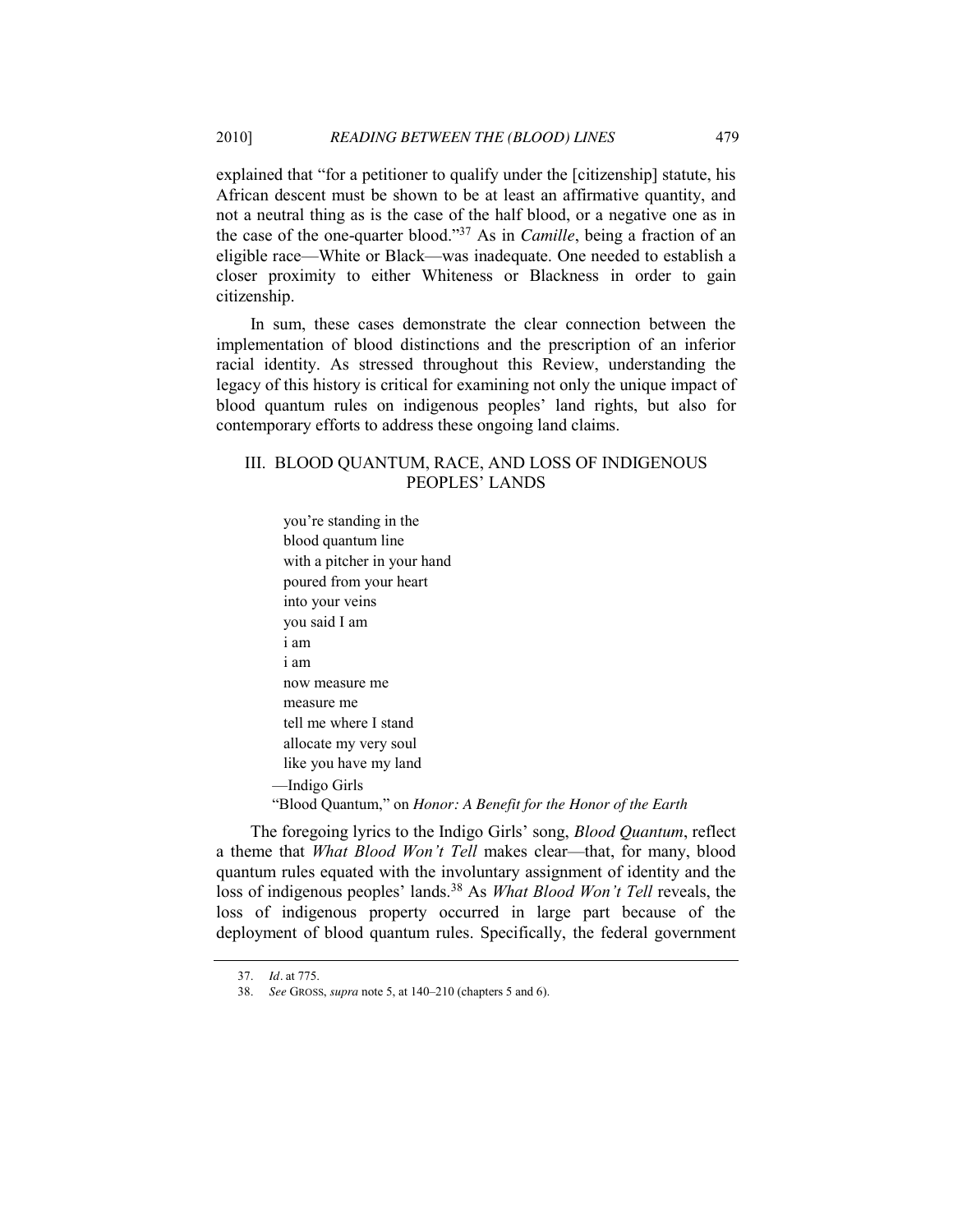conferred blood quantum distinctions on American Indian tribes and native

Hawaiians for the purpose of dividing up their lands and, at least in theory, conferring lands to individual members of these groups.<sup>39</sup> However, as the following summary of some key points from *What Blood Won't Tell* shows, the utilization of blood quantum resulted in many indigenous peoples becoming landless. Against this history lies the significant reality of the federal government's ongoing obligation to redress the loss of indigenous peoples' lands.

#### A. AMERICAN INDIANS AND PROPERTY RIGHTS

For American Indian tribes, the pernicious purpose and effect of blood quantum rules began with the Dawes Allotment Act of 1887.<sup>40</sup> The Dawes Allotment Act implemented a federal policy of dividing Indian reservations into plots of land and allotting them to individual Indians.<sup>41</sup> The underlying principle of this policy was to break up Indian tribes by disestablishing their governments.42 Individual allotment depended on tribal membership, which in turn relied on an enrollment process that, from the beginning, aimed to distinguish those Indians with "true" Indian blood ("Indian by blood") from those Indians with Black ancestry ("freedmen").

The introduction of blood quantum was crucial. As explained in *What Blood Won't Tell*, the tribal enrollment process eviscerated the former acknowledgment of American Indians as both a racial group and members of independent nations.43 In particular, the process turned them into racialized individuals and "incorporat[ed] them into a Jim Crow racial order."<sup>44</sup> Moreover, the separation of Indians by blood from the "freedmen" laid the foundation for many years of legal and social conflicts over whether Black Indians could be considered authentic members of Indian nations. As *What Blood Won't Tell* reveals, the determination of who was considered a freedman and who was an Indian by blood was inconsistent at best and completely arbitrary at worst.<sup>45</sup>

The enrollment and allotment processes led to restrictions on ownership of land. Indians who were considered to be "more than one-half" Indian" could not alienate their property whereas "half bloods" and

<sup>39.</sup> *Id.*

<sup>40.</sup> *See id.* at 141 (discussing the Dawes Allotment Act of 1887, ch. 119, 24 Stat. 388).

<sup>41.</sup> *Id.* 

<sup>42.</sup> *Id.* 

<sup>43.</sup> *See id.* 

<sup>44.</sup> *Id.* 

<sup>45.</sup> *See id.* at 165–68.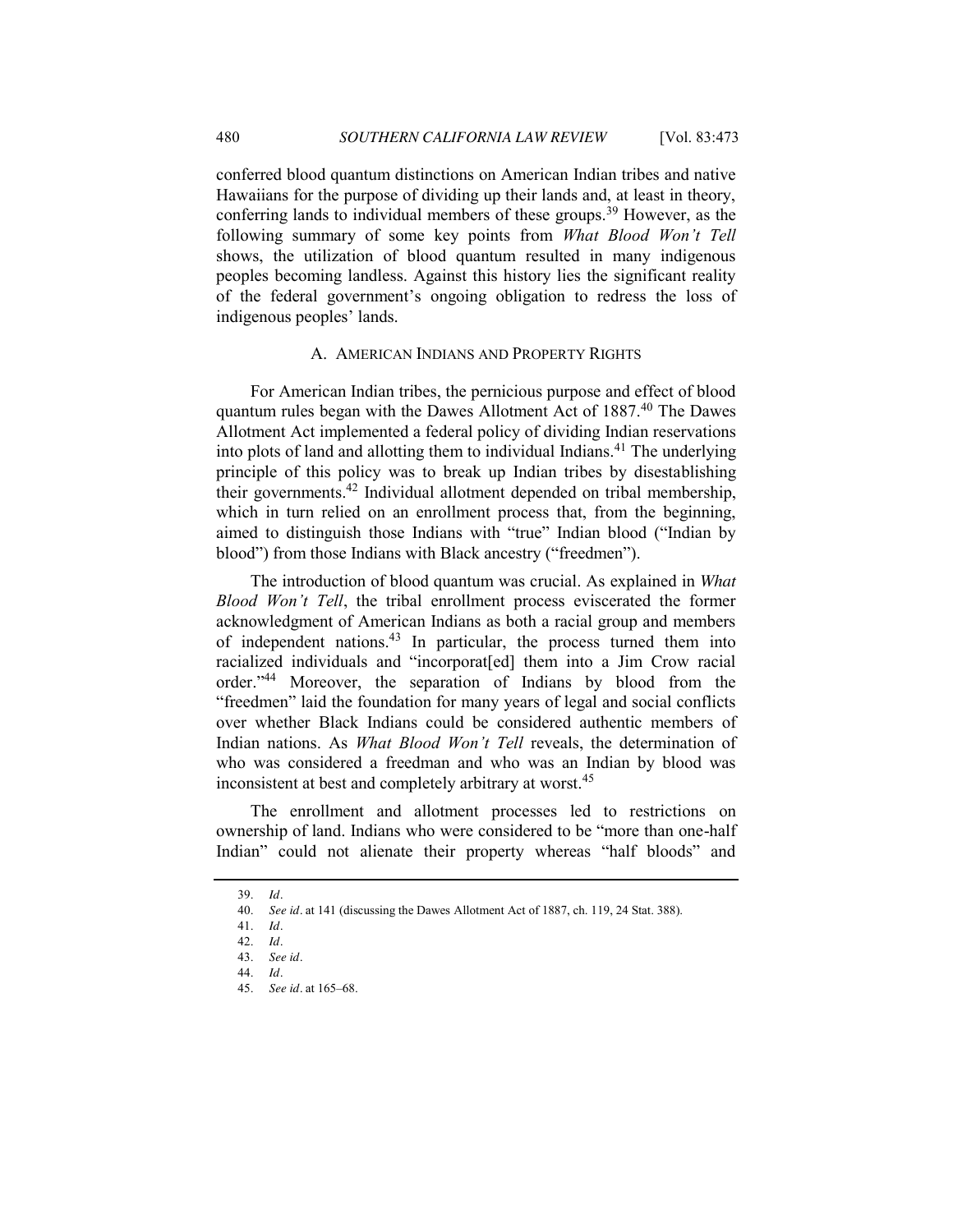freedmen could.46 Buttressing this policy was the racialized belief that the more Indian blood one possessed, the less competent one would be in land transactions.<sup>47</sup> The overall result of the allotment of lands was that "most Indians lost their allotted lands within a brief span of years to sales, fraud, and graft." $48$ 

#### B. NATIVE HAWAIIANS

Similar to its treatment of American Indians, the federal government imposed blood quantum rules on native Hawaiians for the purpose of allotting their lands. At the outset, the situation of native Hawaiians differed from American Indians in a number of ways. One significant difference was that the United States did not have an indigenous governing entity to abolish when it sought to allot lands to native Hawaiians in the twentieth century. Unfortunately for native Hawaiians, the United States helped overthrow their monarchy in 1893,<sup>49</sup> annexed the territory in 1898,<sup>50</sup> and made it a U.S. territory in 1900.<sup>51</sup> Thus, by 1921 when Congress passed the Hawaiian Homes Commission Act ("HHCA")<sup>52</sup> to establish an allotment program in Hawaii, Hawaii had already been colonized by the United States for over twenty years.

Similar to American Indians, native Hawaiians lost much of their land through the introduction of blood quantum distinctions. The HHCA set aside 200,000 acres of lands for the alleged purpose of "rehabilitating" native Hawaiians.<sup>53</sup> It defined native Hawaiians as those who could trace their lineage to "one-half of the blood of the races inhabiting the Islands in  $1778.^{54}$  Initially drafted to allot lands to those with  $1/32$  native ancestry, the decision to narrow the HHCA's allotment eligibility to those persons whose ancestors were of "one-half" native Hawaiian blood drastically reduced the number of native Hawaiians who could benefit from the law.<sup>55</sup> The startling numbers cited in *What Blood Won't Tell* are worth repeating

55. *Id.*

<sup>46.</sup> *Id.* at 166.

<sup>47.</sup> *See id.* at 165–66.

<sup>48.</sup> *Id.* at 141.

<sup>49.</sup> *See id.* at 181–82.

<sup>50.</sup> *See id.* at 182.

<sup>51.</sup> *See id.* at 182–83 (discussing the Hawaiian Organic Act, ch. 339, 31 Stat. 141 (1900)).

<sup>52.</sup> *See id.* at 201–02 (discussing the Hawaiian Homes Commission Act, Pub. L. No. 67-34, 42 Stat. 108 (1921)).

<sup>53.</sup> See id. at 187–202. Note that these lands were part of the 1.8 million acres that were "ceded" to the United States when Hawaii became a territory. *See id.* at 182–83, 201–02.

<sup>54.</sup> *Id.* at 202.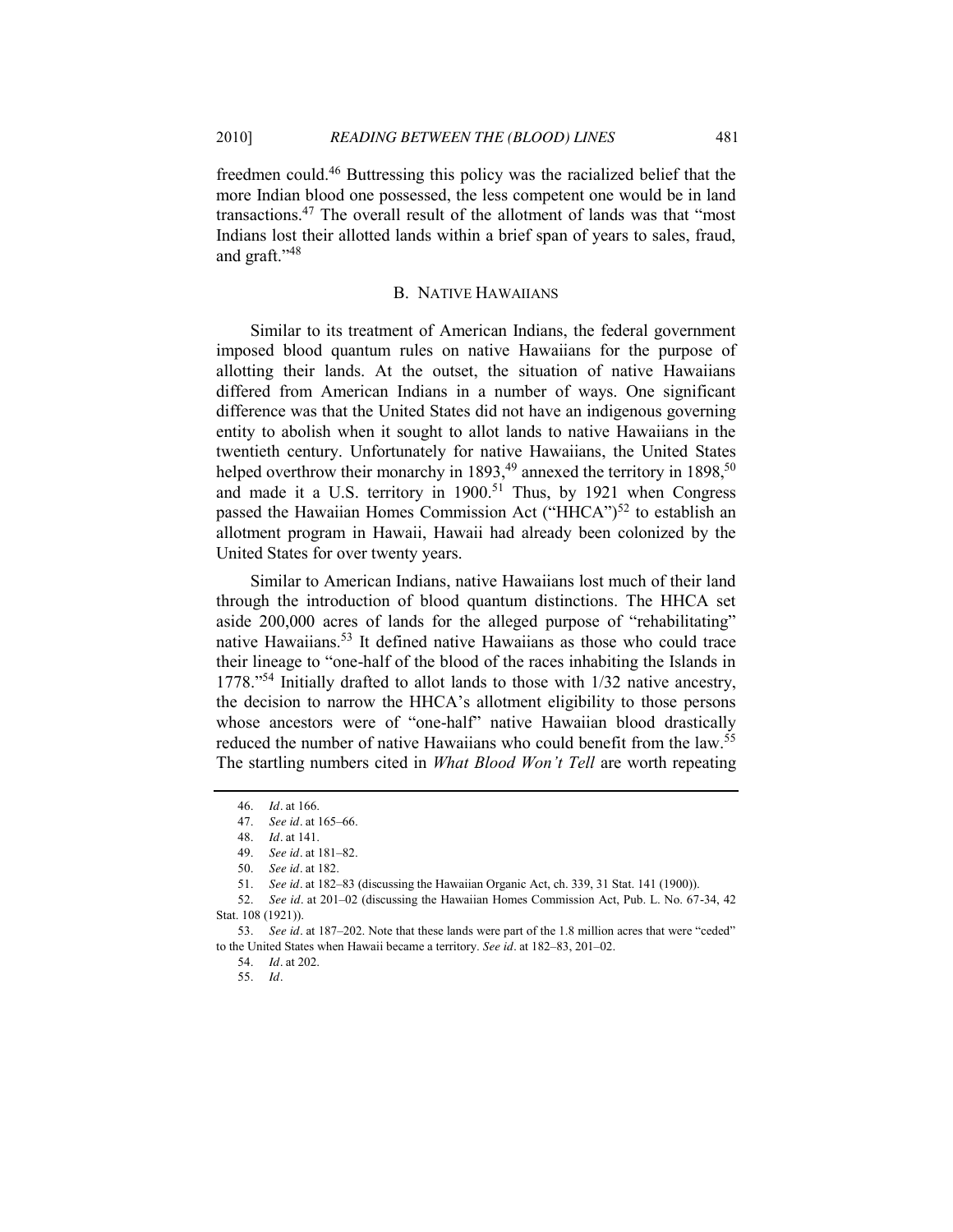here:

[I]n the seventy years following the passage of the HHCA, fewer than 6,000 native Hawai'ians received land leases, 30,000 died while on the waiting list, and 22,000 were still waiting. In addition, nearly 14,000 acres of home lands ‗were transferred to other government agencies through 29 Executive Orders although the Governors had no authority to do so,' and other lands were leased, licensed, or otherwise unavailable to homesteading, leaving only 20 percent of the ceded lands that were to have been allotted actually to be homesteaded by native Hawai'ians.<sup>56</sup>

While many native Hawaiians were denied property, many nonindigenous persons obtained significant portions of land.<sup>57</sup> The sugar cane companies, which had dominated Hawaiian economy in the early 1900s, had particular interest in not only renewing their existing leases of public lands, but also obtaining more lands.<sup>58</sup> The one-half blood quantum requirement ultimately opened up more lands for non-native Hawaiians and "gave the sugar companies access to the lands they wanted."<sup>59</sup>

In brief, through blood quantum rules, once independent nations were reduced to groups of racialized individuals for the purpose of subordinating them. As *What Blood Won't Tell* reveals, this insidious deployment of blood quantum had a particularly devastating effect on the property rights of indigenous peoples. By explaining this history, *What Blood Won't Tell*  sheds important light on the need to settle indigenous peoples' claims to their lands. At present, there are insufficient laws in place that adequately recognizes indigenous peoples' ownership of lands. The Supreme Court's recent opinion in *Hawaii v. Office of Hawaiian Affairs*<sup>60</sup> illustrates this point.

### C. HIGHLIGHTING ONGOING CLAIMS TO INDIGENOUS LANDS

The case of *Hawaii v. Office of Hawaiian Affairs* involved native Hawaiians' claims to lands that were ceded to the United States in 1898 after annexation.<sup>61</sup> Through annexation, the Republic of Hawaii "cede[d] absolutely and without reserve to the United States of America all rights of sovereignty of whatsoever kind' and further 'cede[d] and transfer[red] to

<sup>56.</sup> *Id.*

<sup>57.</sup> *See id.* at 201–02.

<sup>58.</sup> *See id.* at 186–87.

<sup>59.</sup> *Id.* at 202. *See also id.* at 186 (explaining that the "blood quantum limitation directly determined how much land would be available as 'surplus' for the sugar companies and ranches").

<sup>60.</sup> Hawaii v. Office of Hawaiian Affairs, 129 S. Ct. 1436 (2009).

<sup>61.</sup> *Id.* at 1440.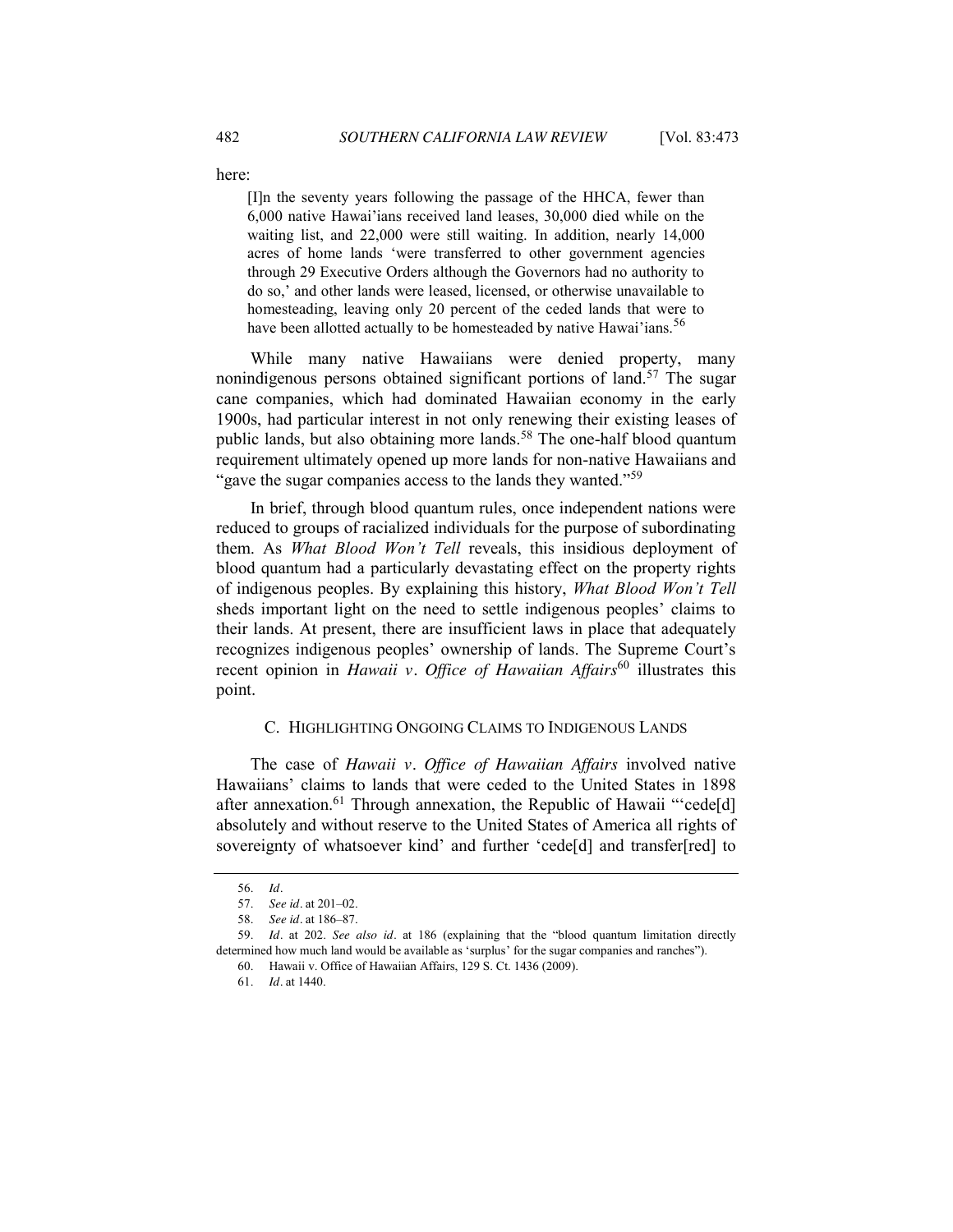the United States the absolute fee and ownership of all public, Government, or Crown lands.<sup>"62</sup> The state of Hawaii eventually acquired these lands from the United States in 1959 upon admission to the Union<sup>63</sup> and was required to place the ceded lands into a public trust.<sup>64</sup> The state later created the Office of Hawaiian Affairs ("OHA") to ensure that funds from the use or sale of any ceded lands would benefit native Hawaiians.<sup>65</sup>

*Hawaii v. Office of Hawaiian Affairs* involved a tract of former Crown lands that had been placed in a trust upon Hawaii's admission to the United States.<sup>66</sup> The state wanted to develop the lands and thus needed to take them out of the trust, which required the state to give the OHA compensation for the property.<sup>67</sup> The OHA, however, refused to accept compensation unless the state agreed to "include a disclaimer preserving any native Hawaiian claims to ownership of lands transferred from the public trust for redevelopment."<sup>68</sup> The OHA relied on a joint resolution (―Apology Resolution‖) passed by Congress in 1993 that acknowledged and apologized for the "illegal overthrow of the Kingdom of Hawaii." $69$ The Apology Resolution stated that the "indigenous Hawaiian people never directly relinquished their claims . . . over their national lands to the United States."<sup>70</sup> Relying on this language and other sections of the Apology Resolution.<sup>71</sup> the OHA contended that the state should be enjoined from transferring any of the lands until native Hawaiians' claims to those lands were addressed.<sup>72</sup>

<span id="page-10-0"></span>The Hawaii Supreme Court agreed with the  $OHA^{73}$  only to be

69. *Id.* at 1440–41 (quoting Joint Resolution to Acknowledge the 100th Anniversary of the January 17, 1893 Overthrow of the Kingdom of Hawaii, Pub. L. No. 103-150, 107 Stat. 1510, 1513 (1993) [hereinafter Apology Resolution]).

71. The Apology Resolution contained thirty-seven "whereas" provisions and five substantive provisions, including statements that Congress acknowledges the "suppression of the inherent sovereignty of the Native Hawaiian people," "recognizes and commends efforts of reconciliation," apologizes for the "overthrow of the Kingdom of Hawaii," and commits "to acknowledge" the ramifications of the overthrow" to provide for "reconciliation between the United States and the Native Hawaiian people." Apology Resolution, *supra* not[e 69,](#page-10-0) at 1513.

72. *See Office of Hawaiian Affairs*, 129 S. Ct. at 1441–42.

73. *See id.* at 1442 (citing Office of Hawaiian Affairs v. Hous. & Cmty. Dev. Corp. of Haw., 177 P.3d 884, 928 (Haw. 2008)).

<sup>62.</sup> *Id.*

<sup>63.</sup> *See id.* (citing Hawaiian Statehood Admissions Act, Pub. L. No. 86-3, 73 Stat. 4 (1959)).

<sup>64.</sup> *Id.*

<sup>65.</sup> *See id.* at 1441.

<sup>66.</sup> *See id.*

<sup>67.</sup> *See id.*

<sup>68.</sup> *Id.*

<sup>70.</sup> *Id.* at 1441 (quoting Apology Resolution, *supra* not[e 69,](#page-10-0) at 1512).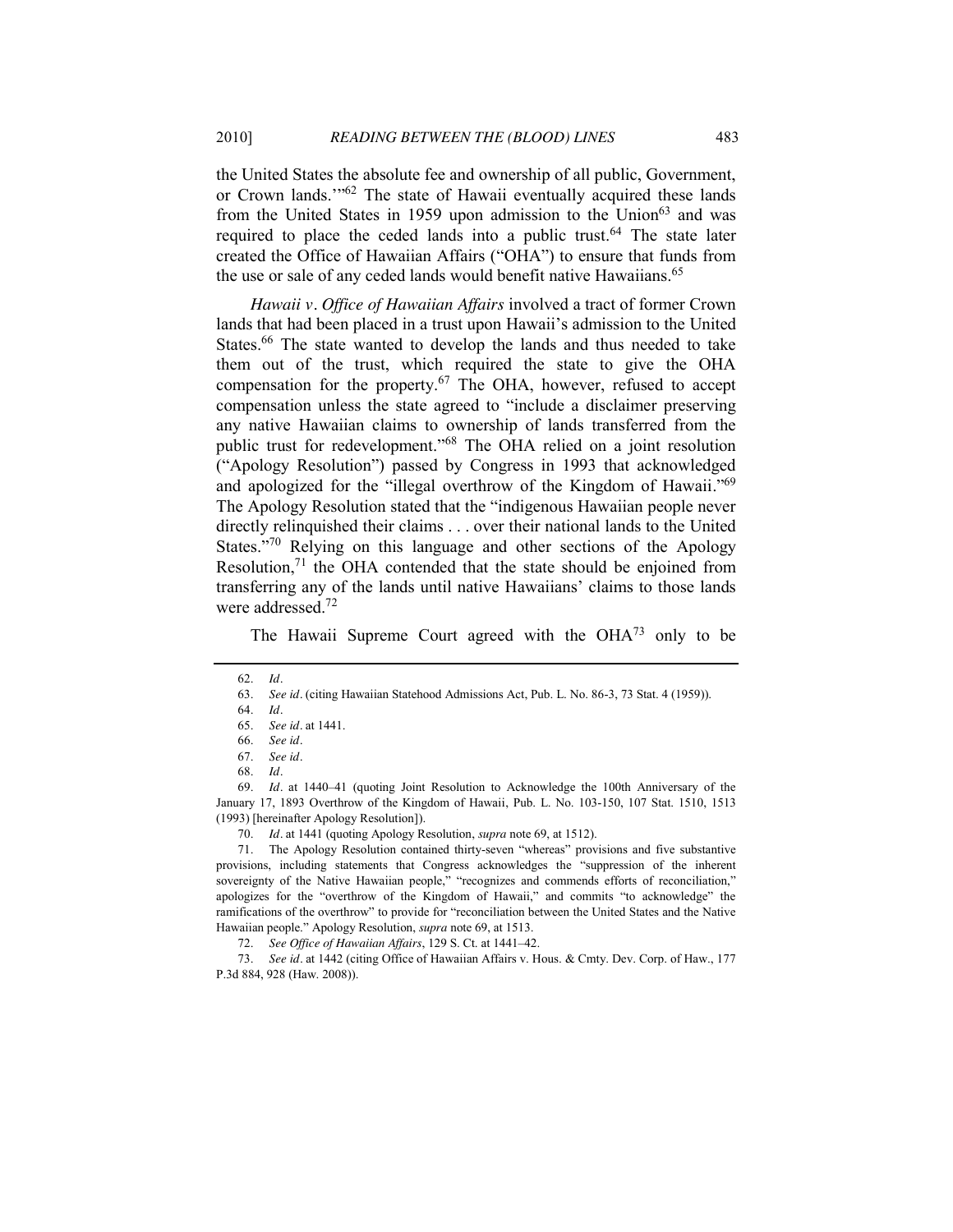unanimously reversed by the U.S. Supreme Court.<sup>74</sup> Writing for the Court, Justice Alito rejected the claim that the Apology Resolution prohibited Hawaii from alienating public lands "until a determination of the native Hawaiians' claims to the ceded lands is made."<sup>75</sup> The Supreme Court held that the text of the Apology Resolution lacked express language creating substantive rights and that none of the other words in the Apology Resolution could be reasonably construed to have created such rights.<sup>76</sup>

Of particular interest is the last justification against interpreting the Apology Resolution as a law that created substantive rights. Justice Alito wrote that, "the Apology Resolution would raise grave constitutional concerns if it purported to 'cloud' Hawaii's title to its sovereign lands more than three decades after the State's admission to the Union."77 This rationale, emphasizing that Congress cannot reserve lands that have already been bestowed to the state, is quite disconcerting. Of course, concerns about encumbering property that would make alienating said property difficult or disrupt the settled expectations of current owners raise valid concerns, even when the underlying purpose is to address the unjust taking of property. <sup>78</sup> However, the lands at issue in *Hawaii v. Office of Hawaiian Affairs* are unique in light of how these lands came to be owned by the United States and eventually Hawaii.<sup>79</sup> Given the nature of these lands, it is necessary to directly address, instead of marginalize, the unresolved claims to property.

<span id="page-11-0"></span>By failing to consider the circumstances surrounding the acquisition of Hawaii, the opinion completely disregards one of the Apology Resolution's main goals, which is to "support reconciliation efforts between the United States and the Native Hawaiian people.<sup>80</sup> At the core of remedying the long-term effects of the overthrow of the monarchy is the need to recognize that colonialism led to the unlawful taking of native Hawaiian lands. The involvement of the U.S. in the colonization of native Hawaiians and its further facilitation of the loss of native lands should compel the federal government to find appropriate resolution for the unjust taking of their

<sup>74.</sup> *Id.* at 1439.

<sup>75.</sup> *Id.* at 1442 (quoting *Hous. & Cmty. Dev. Corp. of Haw.*, 177 P.3d at 899).

<sup>76.</sup> *Id.* at 1444–45.

<sup>77.</sup> *Id.* at 1445.

<sup>78.</sup> *See* JOSEPH WILLIAM SINGER, ENTITLEMENT: THE PARADOXES OF PROPERTY 179–81 (2000) (discussing the dilemmas presented by reparations in the property context).

<sup>79.</sup> The Supreme Court had taken a similar, problematic approach of rejecting indigenous ownership of lands—despite the manner by which such lands were acquired—more than one hundred years ago. *See* Johnson v. M'Intosh, 21 U.S. (8 Wheat.) 543, 588–89 (1823).

<sup>80.</sup> Apology Resolution, *supra* not[e 69,](#page-10-0) at 1513.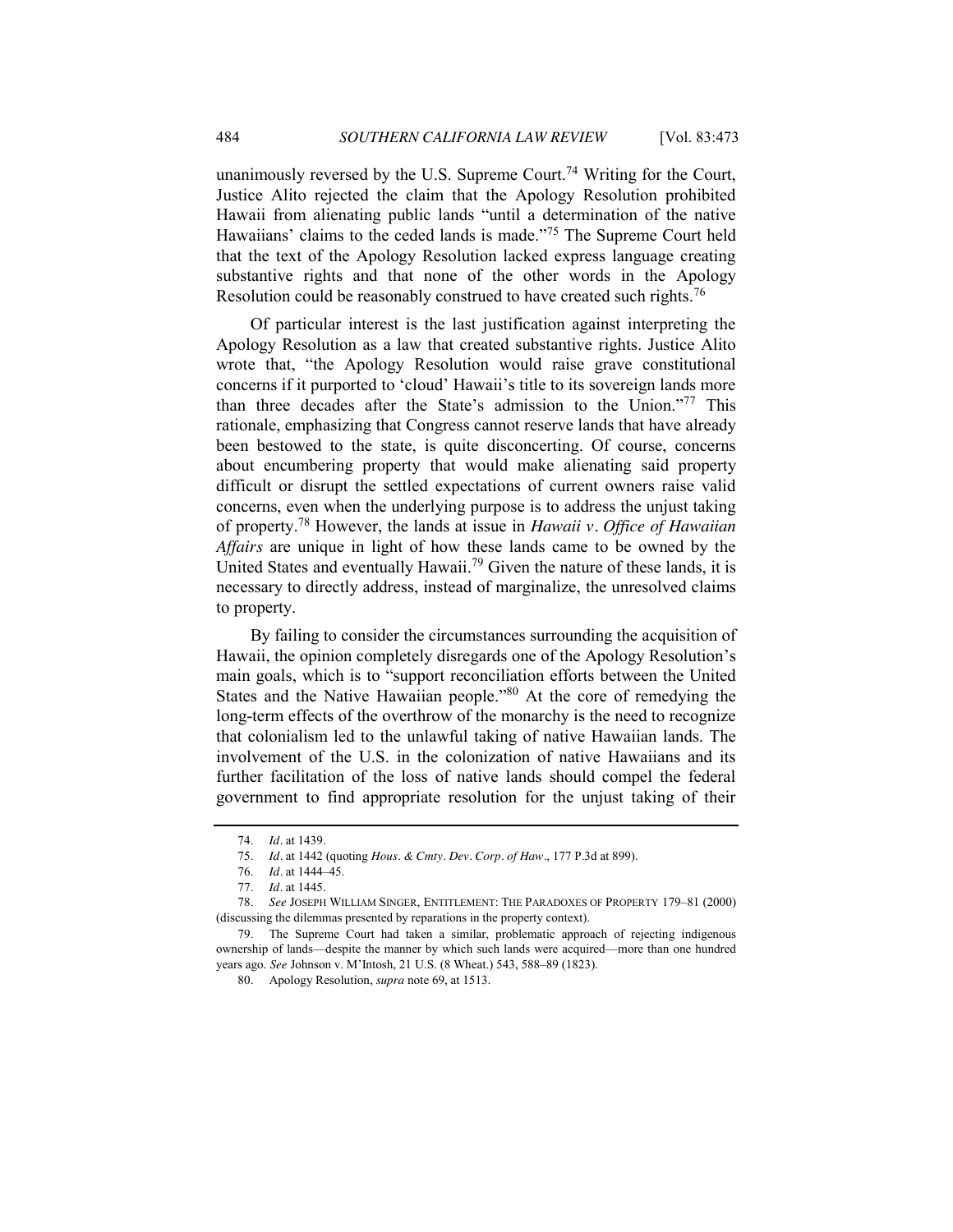lands. <sup>81</sup> However, the *Hawaii v. Office of Hawaiian Affairs* opinion does just the opposite and thus constitutes a tremendous setback in obtaining meaningful compensation for the unlawful taking of native Hawaiians' property, accomplished in large part through blood quantum policies.

## IV. POLITICAL AND NONRACIAL USE OF BLOOD QUANTUM LAWS

Part II's examination of the underlying rationale supporting blood quantum rules and Part III's analysis of the specific impact of blood quantum rules on indigenous peoples provide important background to perhaps the more critical question today concerning the use of blood distinctions. As previously noted, the contemporary use of blood quantum in indigenous communities—particularly the Seminole and Cherokee nations—has led to the exclusion of Black Indian freedmen from tribal membership.82 This racial exclusion has not escaped criticism. Indeed, in *What Blood Won't Tell*, Gross comments, "Perhaps most unfortunate is the fact that so many members of these [exploited] nations have come to equate sovereignty with the right to exclude on the basis of blood quantum."83

Given the history and contemporary use of blood quantum rules to discriminate on the basis of race, the criticism in *What Blood Won't Tell* of the deployment of blood distinctions today in some indigenous communities is completely understandable. However, not all blood quantum rules aim to exclude, or have the effect of excluding, on the basis of race. As this part explains, the blood quantum land law in the Commonwealth of the Northern Mariana Islands ("CNMI") illuminates an example of a benign use of blood quantum. Article XII of the CNMI constitution restricts the right to own land in the CNMI to persons of Northern Marianas descent. $84$  In doing so, Article XII uses blood quantum to promote an indigenous group's right to property and, as discussed above, does so without excluding on the basis of race. A recent CNMI Supreme Court case, *In re Estate of Tudela*, <sup>85</sup> which recognized the right of a nonindigenous person to own land in the CNMI, underscores Article XII's

<sup>81.</sup> *See* SINGER, *supra* note [78,](#page-11-0) at 181 (discussing different forms of reparations to address the unlawful taking of property).

<sup>82.</sup> *See* GROSS, *supra* not[e 5,](#page-0-1) at 169–77.

<sup>83.</sup> *Id.* at 210.

<sup>84.</sup> N. MAR. I. CONST. art. XII, *available at* http://cnmilaw.org/constitution\_article12.htm.

<sup>85.</sup> *In re* Estate of Tudela, 2009 MP 9, *available at* http://www.cnmilaw.org/pdf/supreme\_court/ 2009-MP-09.pdf.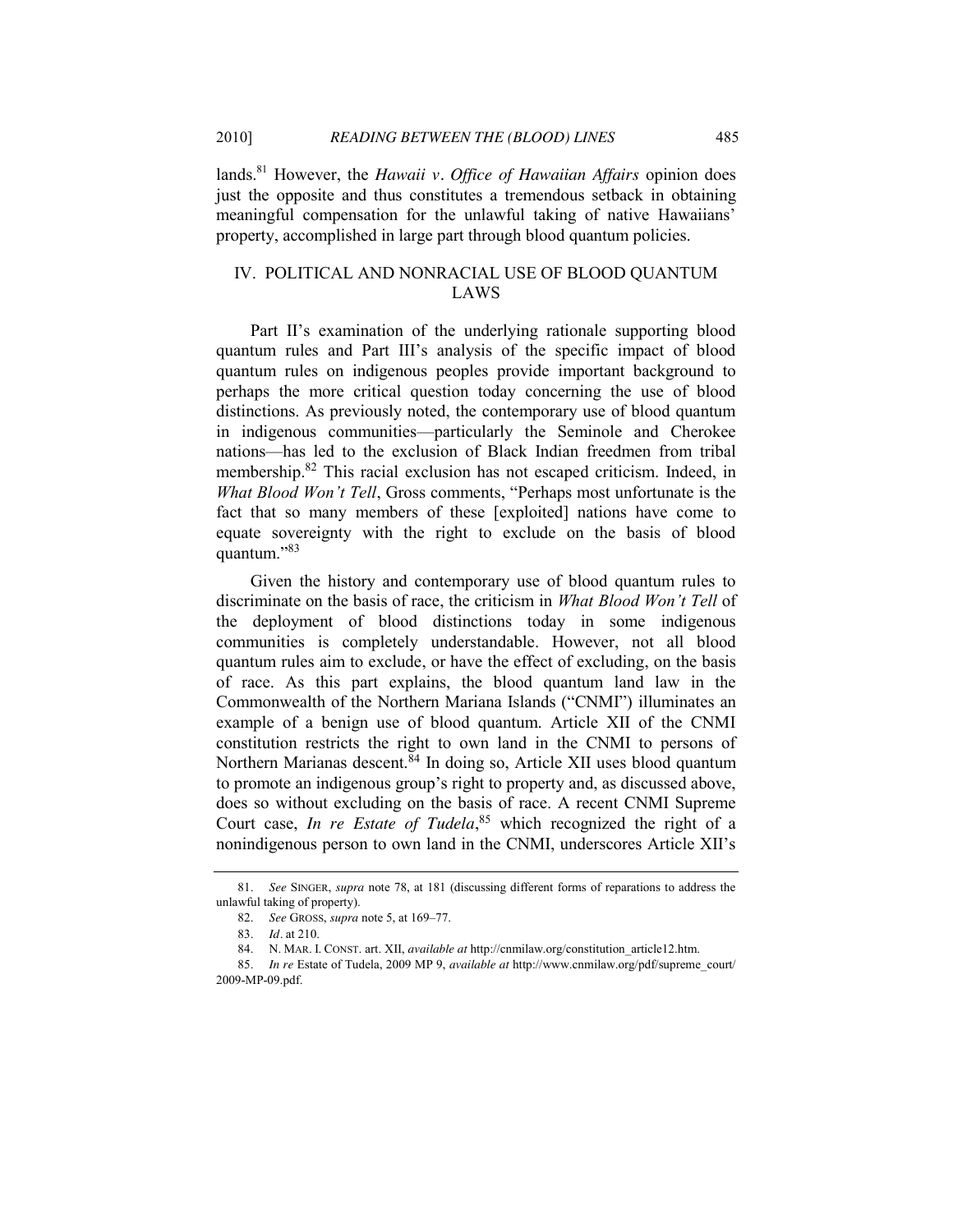nondiscriminatory purpose.

Before further delving into Article XII of the CNMI constitution, it is helpful to briefly revisit the current constitutional framework that the U.S. Supreme Court developed to determine the validity of blood quantum laws.

## A. DICHOTOMY BETWEEN THE POLITICAL AND RACIAL PURPOSE OF BLOOD QUANTUM LAWS

The Supreme Court recognized in *Morton v. Mancari*<sup>86</sup> that blood quantum rules that privilege indigenous peoples are constitutional if they promote a political purpose. In holding that a one-fourth American Indian blood quantum hiring preference does not constitute racial discrimination, the Court stressed that the policy furthered American Indians' right to selfdetermination.87 *Mancari* thus initiated a political versus racial meaning of blood quantum policies that the Court further clarified in *Rice v. Cayetano*. 88

In *Rice*, the Supreme Court held that *Mancari* did not apply to blood quantum preferences established for the benefit of native Hawaiians.<sup>89</sup> The Supreme Court held that the Hawaiian constitutional provision allowing only Hawaiians to vote for OHA trustees discriminated based on race and therefore violated the Fifteenth Amendment. <sup>90</sup> The Supreme Court examined the Hawaiian constitution's definition of the term "Hawaiians," which included descendants of persons who were "not less than one-half part of the races inhabiting the Hawaiian Islands prior to 1778" and persons who resided in Hawaii in  $1778<sup>91</sup>$  Rejecting the State's claim that such voting requirements were analogous to the hiring preferences in *Mancari*<sup>92</sup> the Court stressed that the blood quantum requirement in *Mancari* did not directly preference American Indians as a racial group.<sup>93</sup> Rather, the Court explained, it simply promoted members of federally recognized tribes.<sup>94</sup> The voting requirement in Hawaii, however, constituted discrimination based on ancestry.<sup>95</sup> Critical to the Court's opinion was the fact that *Mancari* blood quantum requirements applied in the context of the

<sup>86.</sup> Morton v. Mancari, 417 U.S. 535 (1974).

<sup>87.</sup> *See id.* at 554–55.

<sup>88.</sup> Rice v. Cayetano, 528 U.S. 495 (2000).

<sup>89.</sup> *See id.* at 499, 522.

<sup>90.</sup> *See id.* at 498–99, 522.

<sup>91.</sup> *See id.* at 499.

<sup>92.</sup> *See id.* at 518–19.

<sup>93.</sup> *See id.* at 519–20.

<sup>94.</sup> *See id.*

<sup>95.</sup> *See id.* at 514 ("Ancestry can be a proxy for race. It is that proxy here.").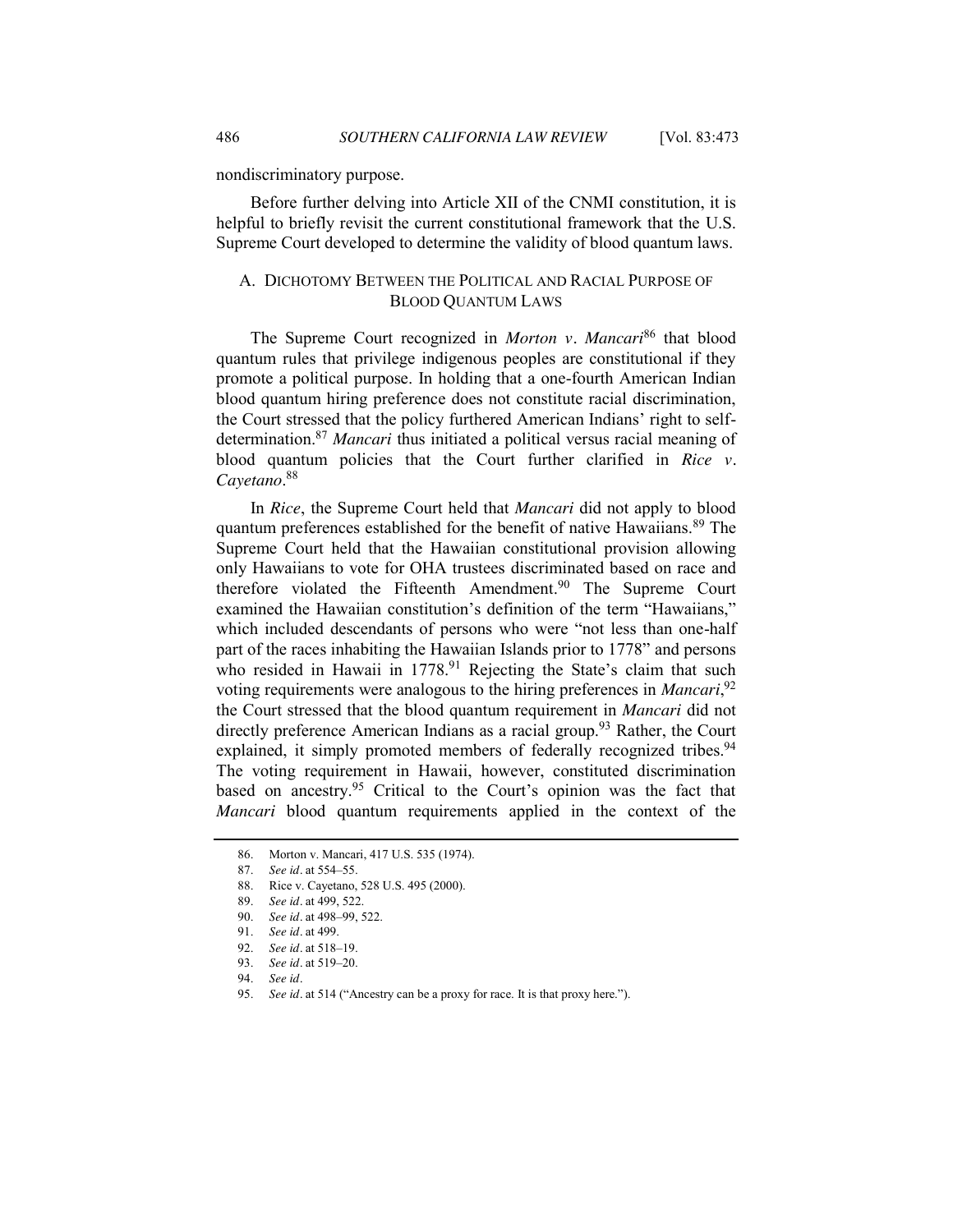―retained tribal authority‖ of the American Indians, whose self-governance persisted even after the "cession of their lands to the United States."<sup>96</sup> Notably, the Court was unprepared to consider whether Congress intended for native Hawaiians to have the same independent, self-governing status as organized federal American Indian tribes.<sup>97</sup>

The *Mancari* and *Rice* cases have thus produced two types of identities—racial and political—that appear to be mutually exclusive.<sup>98</sup> Although this framework provides a narrow definition of each category, it offers an initial step for analyzing other blood quantum laws adopted by other indigenous groups. The critical question, as addressed in the context of Article XII of the CNMI constitution, is whether the blood quantum rule in question promotes a political, nonracial, and thereby lawful purpose.

#### B. ARTICLE XII AS A POLITICAL AND NONRACIAL BLOOD QUANTUM LAW

Article XII of the CNMI constitution limits the right to have "permanent and long-term interests" to persons of Northern Marianas descent ("NMD"). $99$  It defines NMD, in part, as having "at least onequarter Northern Marianas Chamorro or Northern Marianas Carolinian blood." $100$  Article XII's deployment of blood quantum to restrict ownership of CNMI land might be viewed by many as a strange legislative curiosity that exists only in a territory thousands of miles away from any of the fifty states. However, blood quantum land laws are not unique to the CNMI. Similar restrictions have been passed in Alaska, Hawaii, American Samoa, and American Indian tribes for the purpose of protecting indigenous peoples' lands.<sup>101</sup> Because of the *Rice* and *Mancari* dichotomy, this "onequarter" blood quantum requirement could be argued to effectuate a racial purpose.102 An examination of the text and legislative history of Article XII, however, demonstrates that its goal was not to discriminate on the

<sup>96.</sup> *Id.* at 518.

<sup>97.</sup> *See id.*

<sup>98.</sup> *See GROSS, supra* note [5,](#page-0-1) at 334 n.49 (explaining that "*Mancari* set the stage for the current dichotomizing between 'racial' and 'political'").

<sup>99.</sup> N. MAR. I. CONST. art. XII, *available at* http://cnmilaw.org/constitution\_article12.htm. 100. *Id.*

<sup>101.</sup> *See* Villazor, *supra* note [20,](#page-3-0) at 805–06 (noting various land alienation restrictions based on blood quantum).

<sup>102.</sup> Article XII has survived an equal protection challenge. *See* Wabol v. Villacrusis, 958 F.2d 1450, 1462 (9th Cir. 1990) (holding that Article XII "is not subject to equal protection attack"). This case, however, was decided before *Rice v. Cayetano*. Notably, the Ninth Circuit did not use traditional equal protection analysis but instead applied the territorial incorporation doctrine, which is the analytical framework that courts have used to address constitutional issues in the U.S. territories. *Id.* at 1459–62.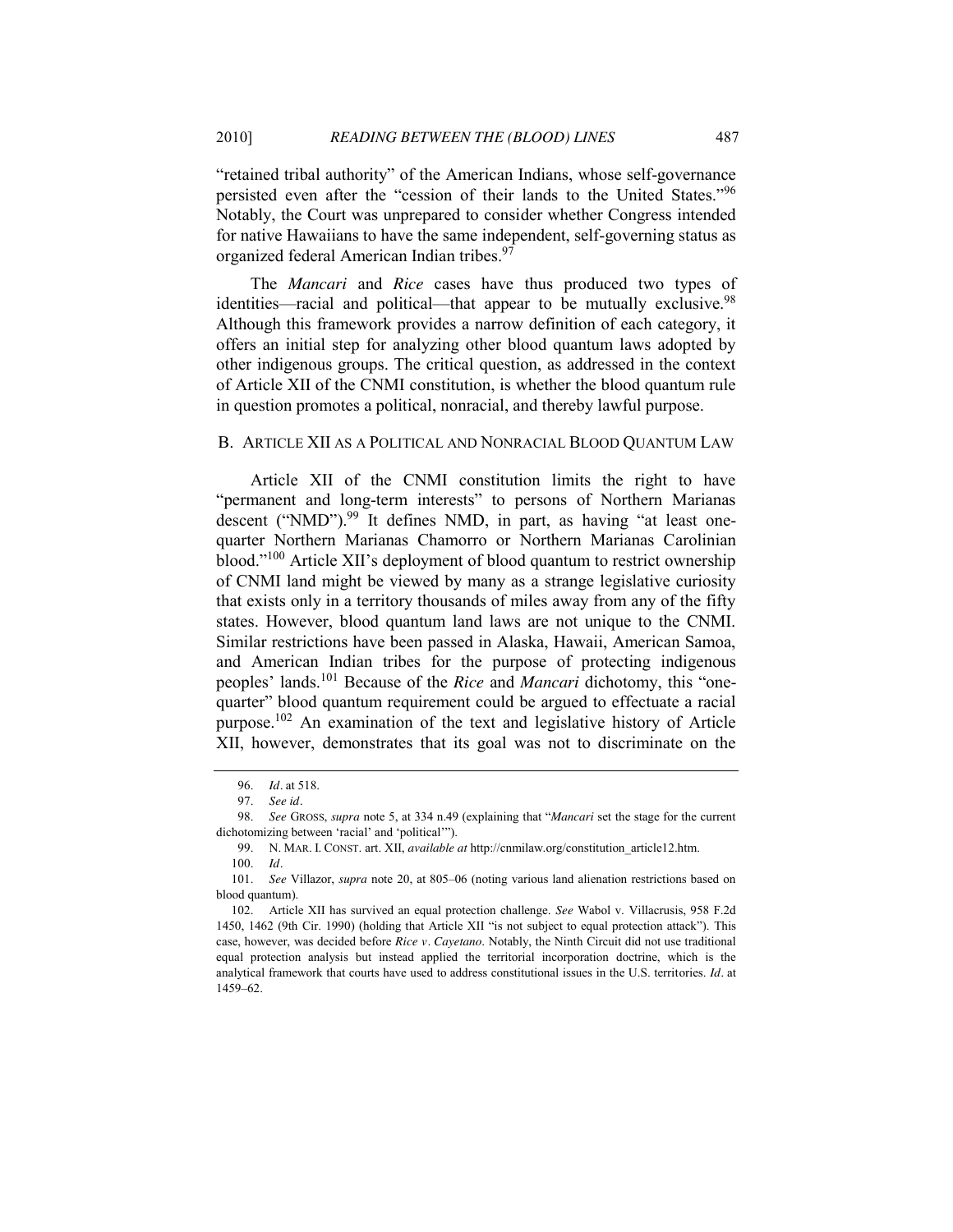basis of race. Rather, its primary purpose was to prevent the loss of indigenous property.

<span id="page-15-0"></span>At the outset, Article XII promoted a political purpose. In fact, its very creation stemmed from a political agreement between the United States and the CNMI.<sup>103</sup> This agreement, documented as section 805 of the Covenant to Establish the Commonwealth of the Northern Mariana Islands, required the CNMI government to regulate the alienation of land in the commonwealth for twenty-five years.<sup>104</sup> Section 805, which became effective in 1986, expressly explained that a land alienation law was necessary "in view of the importance of the ownership of land for the culture and traditions of the people of the Northern Mariana Islands."<sup>105</sup> Additionally, section 805 provided protection "against exploitation" and promoted "economic advancement and self-sufficiency."<sup>106</sup> Article XII, written and adopted by the people of the  $CNMI$ ,  $^{107}$  implemented the mandates of section 805.108

<sup>103.</sup> *See* Covenant to Establish a Commonwealth of the Northern Mariana Islands in Political Union with the United States of America, Pub. L. No. 94-241, 90 Stat. 263 (1976) [hereinafter Covenant] (creating the Northern Mariana Islands as a U.S. commonwealth). The Covenant was the result of years of political negotiations between the people of the Mariana Islands and the United States. *See* Villazor, *supra* note [20,](#page-3-0) at 828–31. Among the issues that the Marianas people and the U.S. government discussed was the imposition of land alienation restrictions. *See id.* Notably, both parties agreed that such restrictions were necessary for the development of the new commonwealth. *See id.*

<sup>104.</sup> In 1986, the Covenant became effective in its entirety, including section 805. *See* Covenant, *supra* not[e 103,](#page-15-0) § 805, 90 Stat. at 275. In 2011, twenty-five years after the effective date of section 805, the *mandated* CNMI government regulation of land ownership will end. *See id.* (explaining that after twenty-five years, the CNMI government "may" regulate the alienation of land in the CNMI). The CNMI constitution restricts the ability to vote on amendments to Article XII to persons of NMD. *See* N. MAR. I. CONST. art. XII, § 5, *available at* http://cnmilaw.org/constitution\_article12.htm. This voting restriction, which implicates *Rice v. Cayetano*, is beyond the scope of this Review. It should be noted that a local advocacy group, Citizens for Change of Article XII, has argued for the repeal of the law because they believe that the law is discriminatory and harmful to the CNMI economy and that overturning it will not lead to the loss of culture. *See* Jose S. Dela Cruz, Citizens for Change of Article XII, The Reasons Why Article 12 Should Be Repealed in 2011 (Sept. 30, 2008), *available at* http://ccart12.com/wp-content/uploads/2009/04/handout2.pdf.

<sup>105.</sup> *See* Covenant, *supra* note [103,](#page-15-0) § 805, 90 Stat. at 275.

<sup>106.</sup> *Id.*

<sup>107.</sup> The CNMI constitution was drafted by thirty-nine elected delegates who wrote and signed the constitution during a constitutional convention held from October through December 1976. Blaine Rogers, *Raising the Bar: The Commonwealth of the Northern Mariana Islands, the Public Land Trust, and a Heightened Standard of Fiduciary Duty*, ASIAN-PAC. L. & POL'Y J., Summer 2006, at 1, 17. The people of the CNMI approved the constitution on March 6, 1977. DON. A. FARRELL, HISTORY OF THE NORTHERN MARIANA ISLANDS 623 (1991) (noting that 93.3 percent of voters who participated in the election voted in favor of the constitution).

<sup>108.</sup> *See* Wabol v. Villacrusis, 958 F.2d 1450, 1461 (9th Cir. 1990) (stating that the "legislative history of the Covenant and the [CNMI] Constitution indicate that the political union of the Commonwealth and the United States could not have been accomplished without the restrictions"). Limitations on ownership of indigenous peoples' lands in the Marianas may be traced to similar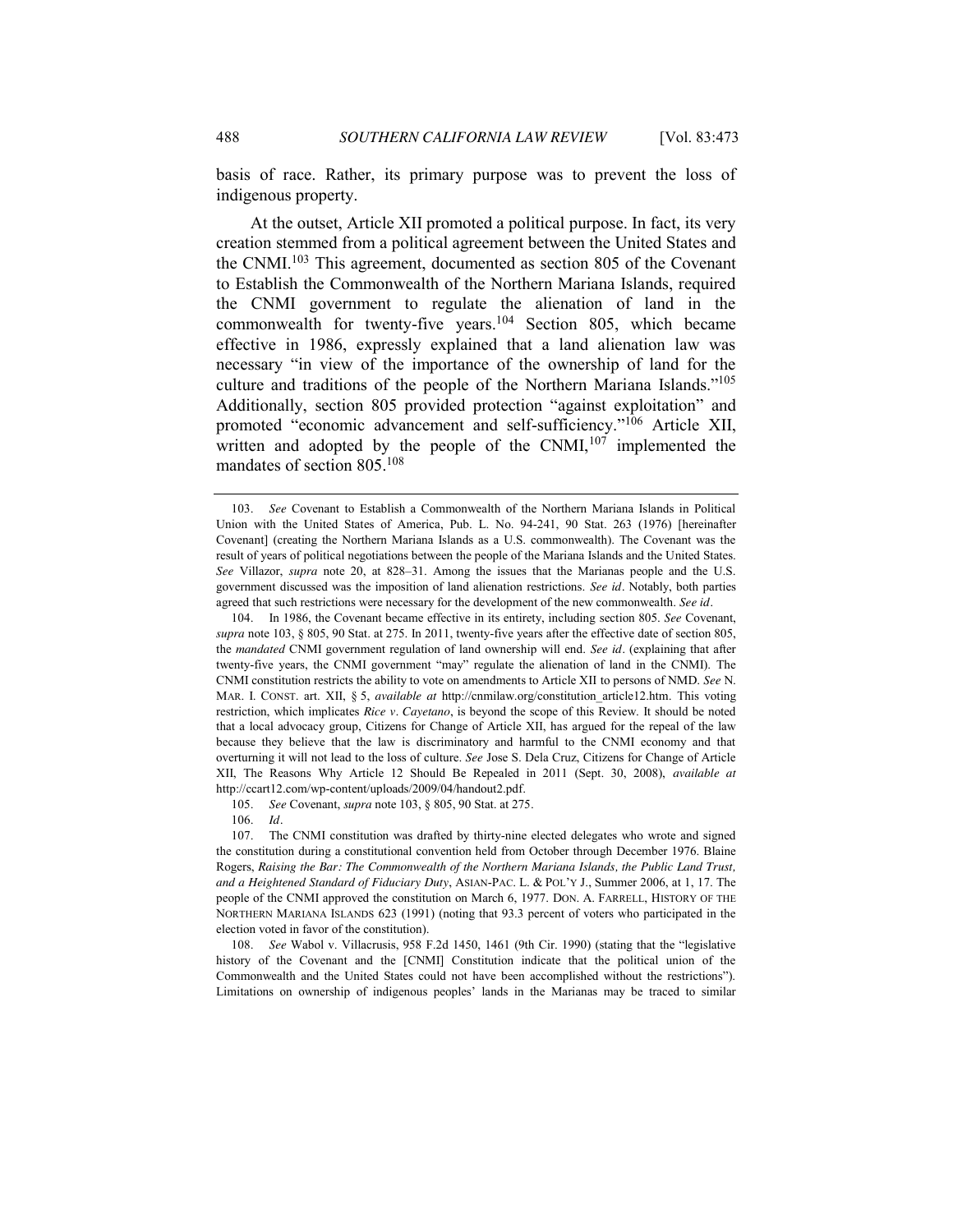Moreover, the text of Article XII demonstrates that it was not intended to preference a particular racial or ethnic group. Instead, Article XII established an entirely new group—persons of Northern Marianas descent—that constituted a subset of the overall Chamorro and Carolinian population residing in the CNMI when it became a commonwealth.<sup>109</sup> Any racial connotation from the use of blood quantum was negated by at least two other definitional parts of Article XII that explained the acquisition of NMD status. First, Article XII included an adoption provision. Article XII confers NMD status on an "adopted child of a person of [NMD] if adopted while under the age of eighteen years." $110$  This provision contemplates that a person who is not ethnically Chamorro or Carolinian can nevertheless be considered of NMD as long as the adoption occurred prior to the child turning eighteen years old. Although the actual text of Article XII is silent as to the blood percentage of adopted children, the legislative history states that the "adopted child shall have the same position with respect to Northern Marianas descent as would a natural child."<sup>111</sup> Thus, for example, if a person who is of 50 percent NMD marries someone who is not of NMD, any natural children they might have would be considered to be of 25 percent NMD.<sup>112</sup> If they adopted a child, that child would also be considered to be of 25 percent NMD.<sup>113</sup>

<span id="page-16-1"></span><span id="page-16-0"></span>Second, Article XII created a group—"full-blooded Northern Marianas Chamorro or Northern Marianas Carolinian"—through the use of geographic, time, and citizenship restrictions.114 To begin, Article XII set forth a geographic requirement—a person must have been *born* or have been *domiciled* in the Northern Marianas to be considered of full NMD.<sup>115</sup> This requirement guaranteed that all ethnic Chamorros and Carolinians

restrictions that the United States imposed when the Mariana Islands were still part of the Trust Territory of the Pacific Islands ("TTPI"). *See* Villazor, *supra* note [20,](#page-3-0) at 829–30. Under the Trust Territory Code, only those who were TTPI citizens were allowed to own property. *See* 2 Code of the Trust Territory of the Pacific Islands, 57 TTC § 11101 (John Richard Steincipher ed., 3d ed. 1970 & Supp. 1975).

<sup>109.</sup> *See* N. MAR. I. CONST. art. XII, § 4, *available at* http://cnmilaw.org/ constitution\_article12.htm.

<sup>110.</sup> *Id.* 

<sup>111.</sup> ANALYSIS OF THE CONSTITUTION OF THE COMMONWEALTH OF THE NORTHERN MARIANA ISLANDS 176 (1976), *available at* http://www.nmihumanities.org/update/file/Analysis%20of%20NMI% 20Constitution,%201976.pdf [hereinafter CNMI CONSTITUTION ANALYSIS].

<sup>112.</sup> *See id.*

<sup>113.</sup> *See id.*

<sup>114.</sup> N. MAR. I. CONST. art. XII, § 4. *Accord* SAMUEL F. MCPHETRES, SELF-GOVERNMENT AND CITIZENSHIP IN THE COMMONWEALTH OF THE NORTHERN MARIANA ISLANDS U.S.A. 151–52 (1997) (explaining the tests for determining NMD status under Article XII).

<sup>115.</sup> N. MAR. I. CONST. art. XII, § 4.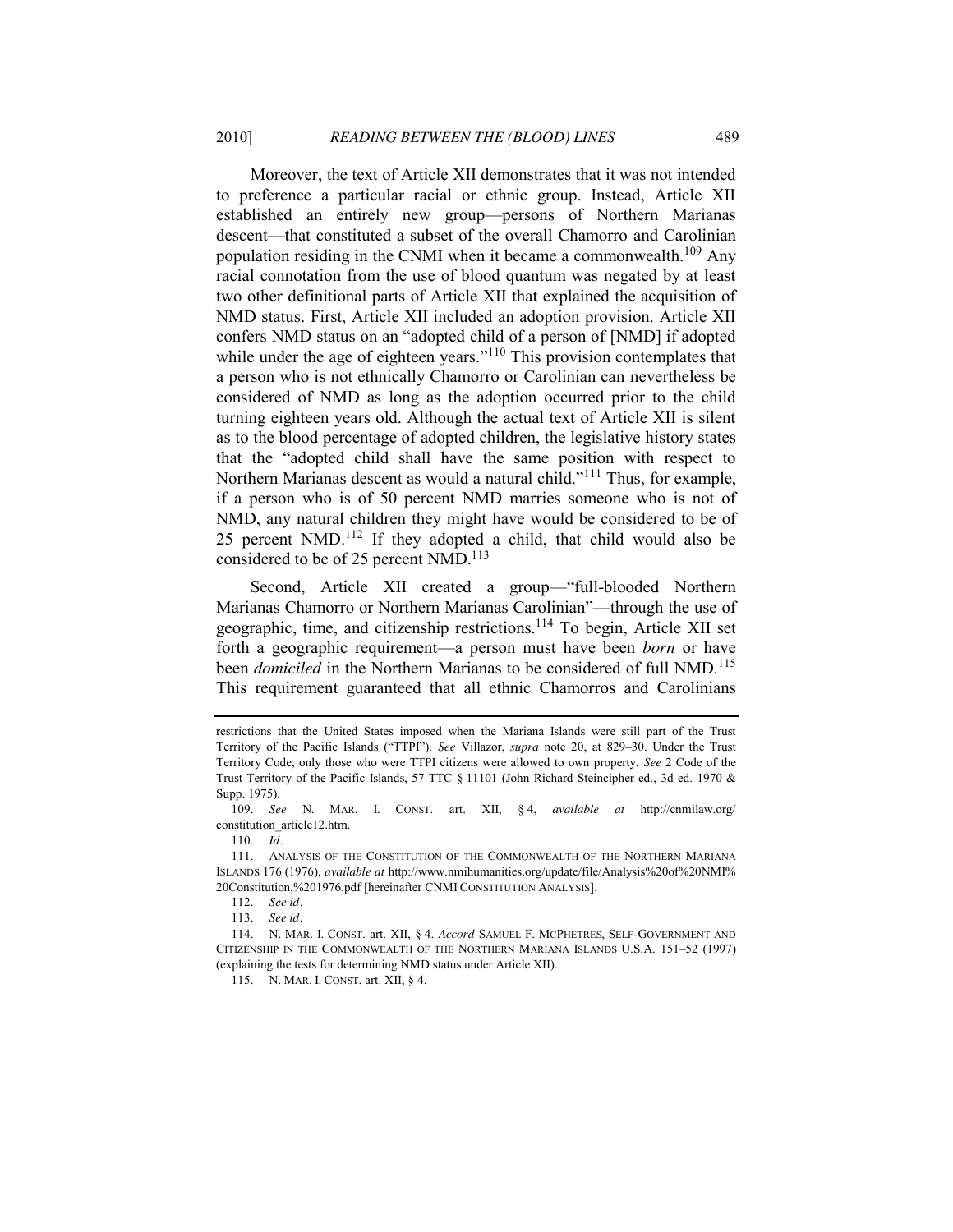born in the Northern Mariana Islands are recognized as being of NMD as long as they met the other NMD requirements. By the same token, this provision also allowed people who were not ethnically Chamorro or Carolinian, but who were born or resided in the Northern Mariana Islands, to obtain NMD status for purposes of land ownership, provided that they satisfy the other NMD requirements.

Next, Article XII imposed a time limitation—to be of full NMD, a person must have been born or domiciled in the Northern Marianas Islands *as of 1950*. <sup>116</sup> This time restriction ensured that individuals who were born or domiciled in the Northern Mariana Islands as of 1950, but had since left the territory, would still be considered of NMD, provided that all other NMD requirements were met. Conversely, this time restriction prevented individuals who had moved to the Northern Mariana Islands after 1950 from obtaining NMD status, even if they were ethnically Chamorro or Carolinian.

Finally, to be considered of full NMD, one must have been a citizen of the Trust Territory of the Pacific Islands ("TTPI") before the TTPI expired.<sup>117</sup> Practically speaking, this was probably the most difficult NMD requirement to fulfill. TTPI citizenship was acquired by birth or naturalization.<sup>118</sup> However, TTPI citizenship was not conferred on those who acquired another nationality at birth,  $119$  thus excluding children born both before and after 1950 from obtaining TTPI citizenship.<sup>120</sup> Further restricting TTPI citizenship, the ability to naturalize was only available to individuals who had at least one parent who was born in the TTPI islands.121 Notably, TTPI citizenship was unavailable to Chamorros and Carolinians who left the Northern Mariana Islands and acquired citizenship elsewhere, such as those who had moved to Guam and became U.S. citizens.122

Thus, Article XII created a new group—"full-blooded Northern

121. *See* 53 TTC § 2.

<sup>116.</sup> *Id.*

<sup>117.</sup> *Id.* With respect to the CNMI, the TTPI expired in 1986. Proclamation No. 5564, 51 Fed. Reg. 40, 399 (Nov. 3, 1986).

<sup>118.</sup> *See* 2 Code of the Trust Territory of the Pacific Islands, 53 TTC § 2 (John Richard Steincipher ed., 3d ed. 1970 & Supp. 1975).

<sup>119.</sup> *See* 53 TTC § 1(1).

<sup>120.</sup> *See* CNMI CONSTITUTION ANALYSIS, *supra* not[e 111,](#page-16-0) at 172–74.

<sup>122.</sup> *See* MCPHETRES, *supra* note [114,](#page-16-1) at 153 (explaining that Chamorros who acquired U.S. citizenship while they were on Guam were ineligible for Trust Territory citizenship). Some Chamorros were allowed to return to the Northern Mariana Islands after they resided on Guam to acquire TTPI citizenship. *See id.*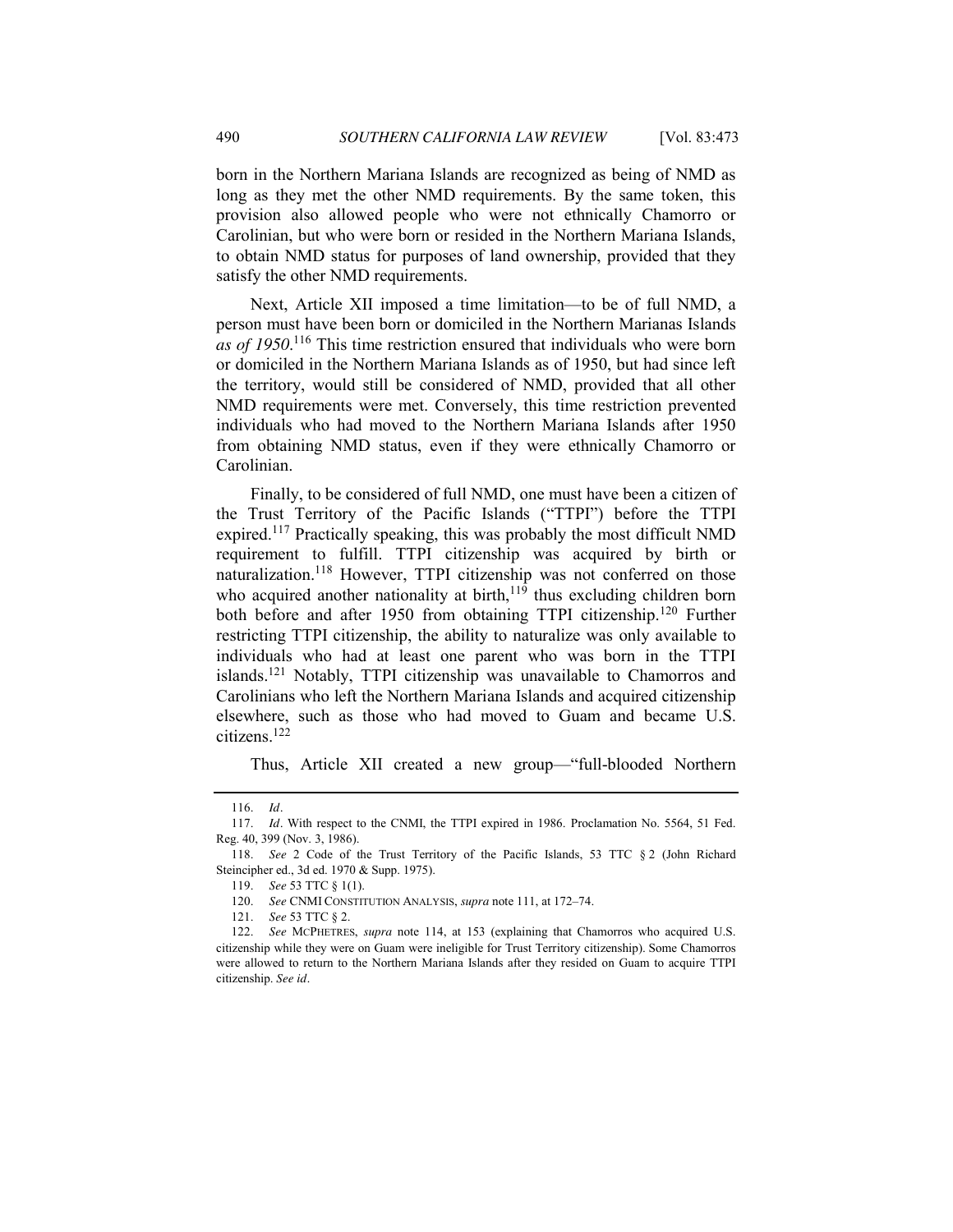Marianas Chamorro or Northern Marianas Carolinian," comprised of people who are, for land-ownership purposes, distinguishable from ethnic Chamorros or Carolinians. This creation of a completely new category of ―full-blooded‖ Chamorros and Carolinians, which includes even individuals who are not ethnically Chamorro or Carolinian, while excluding those who are, demonstrates that Article XII did not create a racial or ethnic category.

A third provision of Article XII further illustrates its nonracial purpose. As will be discussed in detail below, Article XII enables non-NMD persons to inherit property from their deceased NMD spouses who died without bearing any NMD children. While clarifying the land acquisition rights of non-NMD persons, the CNMI Supreme Court in *In re Estate of Tudela* struck a balance between protecting the right of indigenous peoples to hold on to their lands and the right of nonindigenous persons to enjoy equal protection under the law.

#### C. *IN RE ESTATE OF TUDELA*

On November 13, 1986, Maria Haruko, an Okinawan woman who had been residing on the island of Saipan for many years, married Santiago Tudela.<sup>123</sup> Five days after they were married, however, Santiago died.<sup>124</sup> Maria subsequently initiated probate proceedings and filed for final distribution of the estate months later.<sup>125</sup> The estate included both personal and real property, which included five separate lots.<sup>126</sup>

Santiago's relatives—his nieces and nephews—eventually challenged Maria's petition for distribution of the real properties to her. They contended that her ownership of the lands would violate Article XII of the CNMI constitution because she was not of NMD.<sup>127</sup> Santiago's relatives claimed that under section 2411 of the CNMI Probate Code, non-NMD persons, like Maria, could only acquire the "maximum allowable legal interest," $128$  which would be a fifty-five-year lease in this case. $129$ 

The trial court agreed with Santiago's relatives and held that Article

<sup>123.</sup> *In re* Estate of Tudela, 4 N. Mar. I. 1, 3 (1993).

<sup>124.</sup> *Id.*

<sup>125.</sup> *See id.*

<sup>126.</sup> *See id.*

<sup>127.</sup> *Id.* at 5 n.16 (citing N. MAR. I. CONST. art. XII, §§ 1, 2, *available at* http://cnmilaw.org/ constitution\_article12.htm).

<sup>128.</sup> *Id.* at 5 n.14.

<sup>129.</sup> N. MAR. I. CONST. art. XII, §§ 3, 4.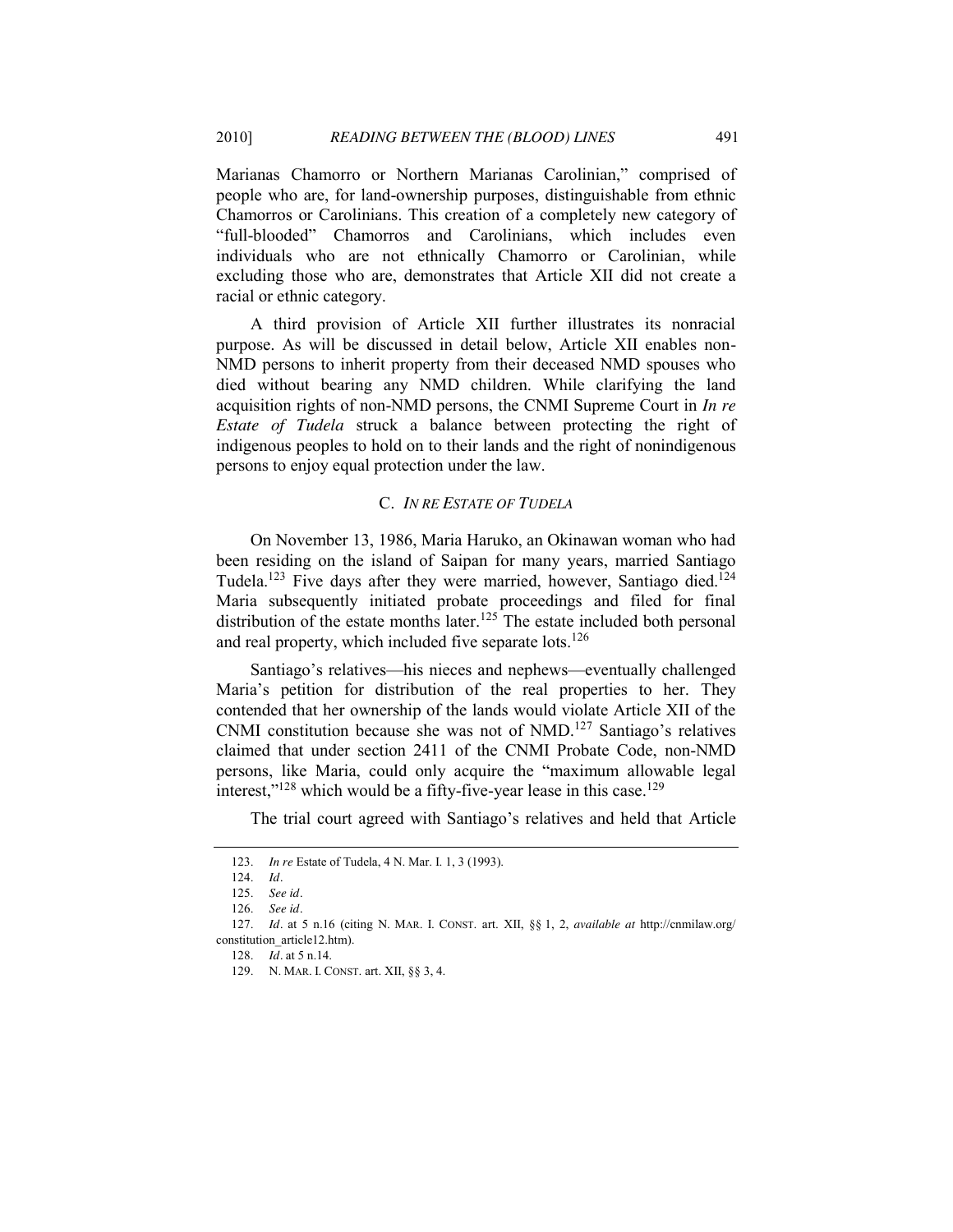XII barred Maria from owning property in the CNMI.<sup>130</sup> On appeal, the CNMI Supreme Court remanded the case to the lower court to determine whether the properties at issue were ancestral lands.<sup>131</sup> Section 2902 of the CNMI Probate Code defines ancestral lands as those properties that an NMD person acquires by inheritance from his or her ancestors.<sup>132</sup> Under the Probate Code, surviving spouses may only obtain a life estate on such  $lands.133$ 

On remand, the trial court held that "[Maria's] non-NMD status was immaterial for purposes of the Commonwealth Constitution's land alienation restrictions." $134$  The court explained that Article XII exempted transfers to non-NMD spouses through inheritance when the NMD spouse died without children.<sup>135</sup> Moreover, the trial court held that the lands in question were not ancestral because they were purchased by Santiago and thus not inherited from his ancestors.<sup>136</sup>

The CNMI Supreme Court upheld the trial court's decision, declaring Maria the true owner of the properties.<sup>137</sup> Rejecting the argument that Article XII aimed to "keep land within bloodlines as much as possible,"<sup>138</sup> the CNMI Supreme Court held for the first time that a person who does not possess the requisite blood quantum for Article XII purposes nevertheless can acquire a fee simple interest in land in the CNMI. The court explained that the text of Article XII expressly recognized the right of a non-NMD spouse to own property when the NMD spouse died without issue.<sup>139</sup>

By recognizing the right of persons of non-NMD to own property in the CNMI under certain circumstances, the *Tudela* opinion highlights Article XII's nonracial purpose. Remarkably, the *Tudela* court managed to simultaneously protect the interests of Maria, a person without NMD status, *and* the indigenous NMD population. In particular, the court concluded that Maria's ownership of property would not defeat Article XII's underlying policy of "keeping land within the local population."<sup>140</sup>

<sup>130.</sup> *In re Estate of Tudela*, 4 N. Mar. I. at 5.

<sup>131.</sup> *See id.* at 5–6.

<sup>132.</sup> *See In re* Estate of Tudela, 2009 MP 9, ¶ 5, *available at* http://www.cnmilaw.org/pdf/ supreme\_court/2009-MP-09.pdf.

<sup>133.</sup> *See id.*

<sup>134.</sup> *Id.* ¶ 4.

<sup>135.</sup> *See id.* ¶ 5.

<sup>136.</sup> *See id.*  $\blacksquare$  23–25 (summarizing the trial court's decision regarding the ancestral issue).

<sup>137.</sup> *See id.* ¶ 25.

<sup>138.</sup> *Id.* ¶ 14.

<sup>139.</sup> *Id.* 19 (stating that the "plain text of Article XII" provides the answer).

<sup>140.</sup> *Id.*  $\mathbb{I}$  21 (noting that "the exemption found in Article XII, Section 2 does not permit the alienation of a fee simple estate beyond the one-time exception to the surviving spouse through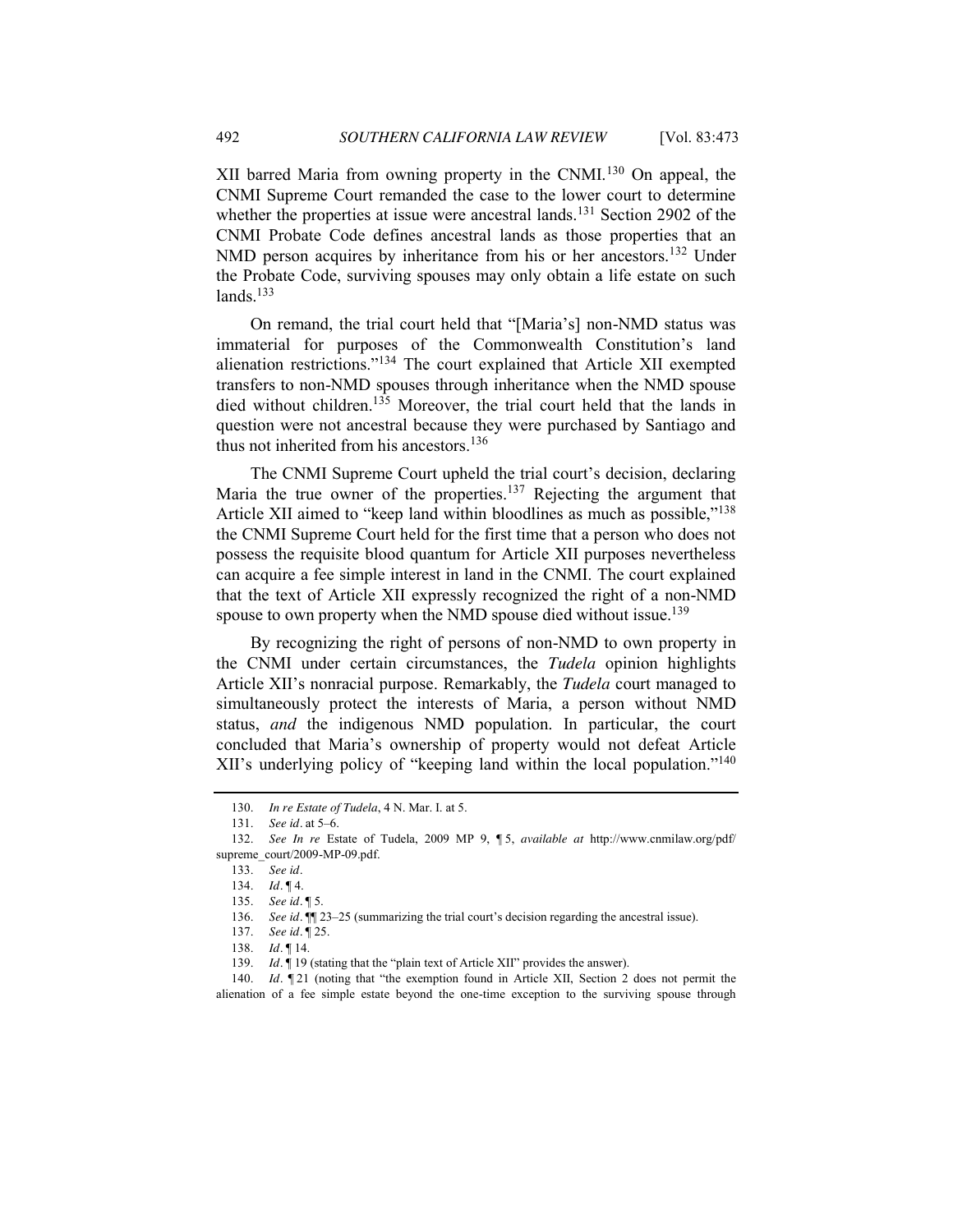Crucial to its decision, the court reasoned that Maria's ownership would only temporarily remove the properties from the control of people of NMD. Eventually, the court explained, the land would revert to a person of NMD because restrictions on land sales imposed on people of NMD would also apply to Maria. That is, Maria may only "convey her fee simple interest to an NMD." $141$ 

The *Tudela* case and the particular provisions of Article XII discussed above demonstrate Article XII's nonracial purpose. Article XII implemented the shared desire of both the United States and the indigenous NMD population to temporarily restrict land ownership rights during the early political and economic development of the CNMI. By doing so, indigenous people have been able to maintain control over their lands.<sup>142</sup> Further, Article XII demonstrates that unlike the other examples cited in *What Blood Won't Tell*, blood quantum rules are not necessarily racially discriminatory, nor do they always work to subordinate native populations. Rather, when used correctly and cautiously, blood quantum rules can actually promote the indigenous peoples' sovereignty and right to selfdetermination.

## V. CONCLUSION

*What Blood Won't Tell*'s detailed examination of the role that rules concerning blood differences played historically in subordinating people of color, including indigenous peoples, serves as a reminder of the arbitrariness of the legal construction of race. It also informs us of the ongoing effects of this historical racialization and the need to adopt policies that will help to overcome such consequences. Moreover, *What Blood Won't Tell* cautions against relying on blood quantum rules to promote indigenous peoples' sovereignty. At minimum, *What Blood Won't Tell*  encourages us to be attentive to the underlying purpose of a particular blood quantum rule to ensure that it is promoting a political and nonracial goal. More broadly, *What Blood Won't Tell* calls for reconsideration of a more fundamental proposition—that blood quantum may be equated with the right to exclude in exercising sovereignty.

inheritance").

<sup>141.</sup> *Id.*

<sup>142.</sup> Whether or not Article XII actually achieved its stated specific goals, including the preservation of culture and promotion of economic development, is a separate question that will be explored in future scholarship. One issue that requires further scrutiny is whether the use of land alienation restrictions to preserve culture conflicts with the equally important purpose of promoting economic development.